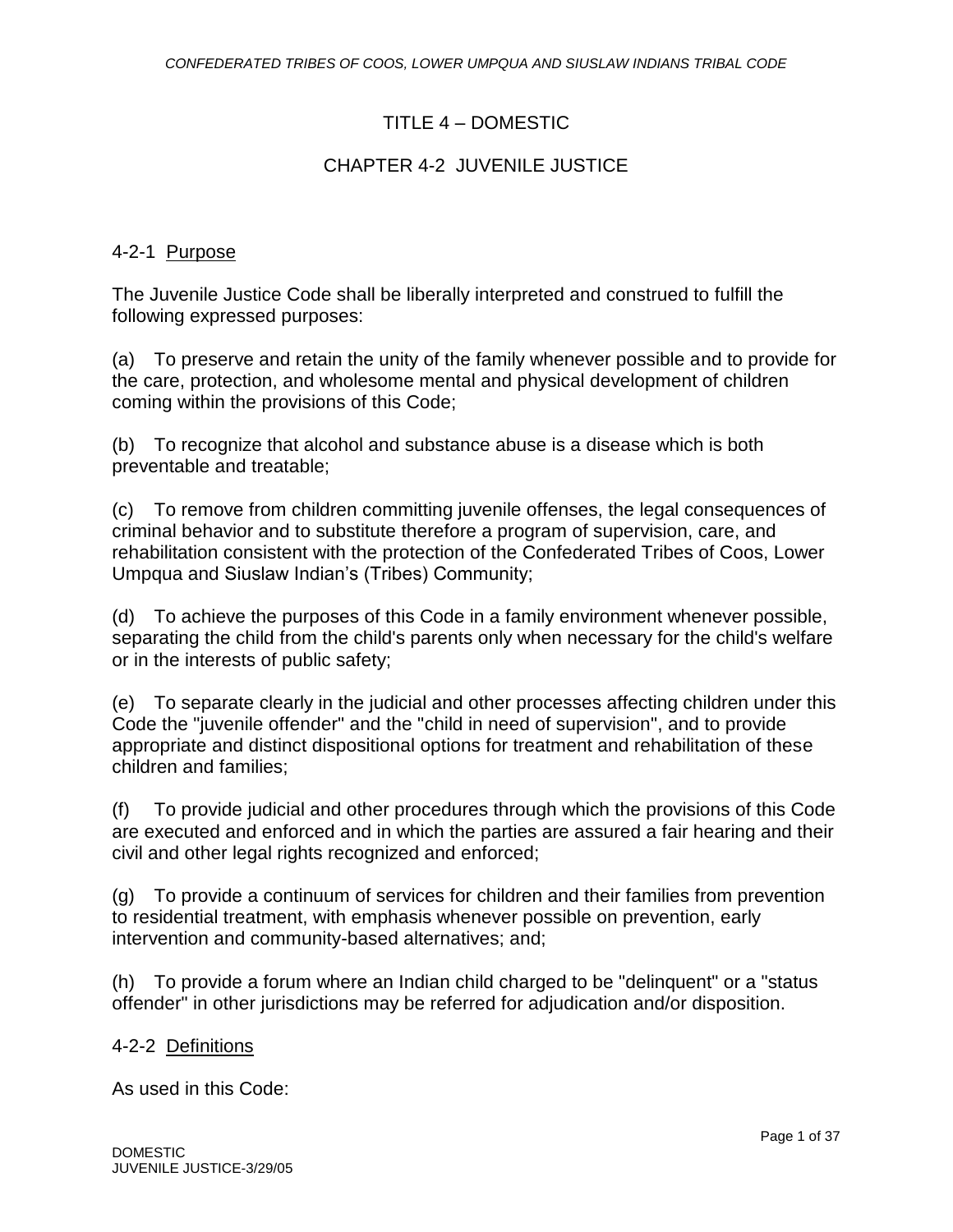(a) "Adjudicatory Hearing" - A proceeding in the Juvenile Court to determine whether a child has committed a specific "juvenile offense" or is a "child in need of supervision" as set forth in a petition.

(b) "Adult" - An individual who is eighteen (18) years of age or older (see the definition of "transfer to Tribal Court").

(c) "Alcohol or Substance Abuse Emergency Shelter or Halfway House" - An appropriately licensed and supervised emergency shelter or halfway house for the care and treatment of juveniles with regard to alcohol and/or substance abuse problems.

(d) "Child" - An individual who is less than eighteen (18) years old and has not been emancipated. (see the definition of "transfer to Tribal Court").

(e) "Child in Need of Supervision"- means a child who:

(1) Being subject to compulsory school attendance, is habitually absent from school; or

(2) Habitually disobeys the reasonable and lawful demands of his or her parents, guardian or custodian and is beyond such control; or

(3) Has committed a violation of the Tribes' Violations Code applicable only to children; and

(4) In any of the above situations is in need of care, cultural education, or rehabilitation.

- (f) "Counsel" An advocate or attorney.
- (g) "Court" or "Juvenile Court" The Juvenile Court of the Tribes.
- (h) "Curriculum Change" Includes but is not necessarily limited to:
	- (1) a change in a child's instructor, if available;
	- (2) a change in the scheduling of a child's classes, if available;
	- (3) reassignment of a child into another class section, if available;
	- (4) a change in the content of a child's course of instruction, if available; and
	- (5) a change in the child's school, if available.

(i) "Custodian" - A person, other than a parent or guardian, to whom legal custody of the child has been given.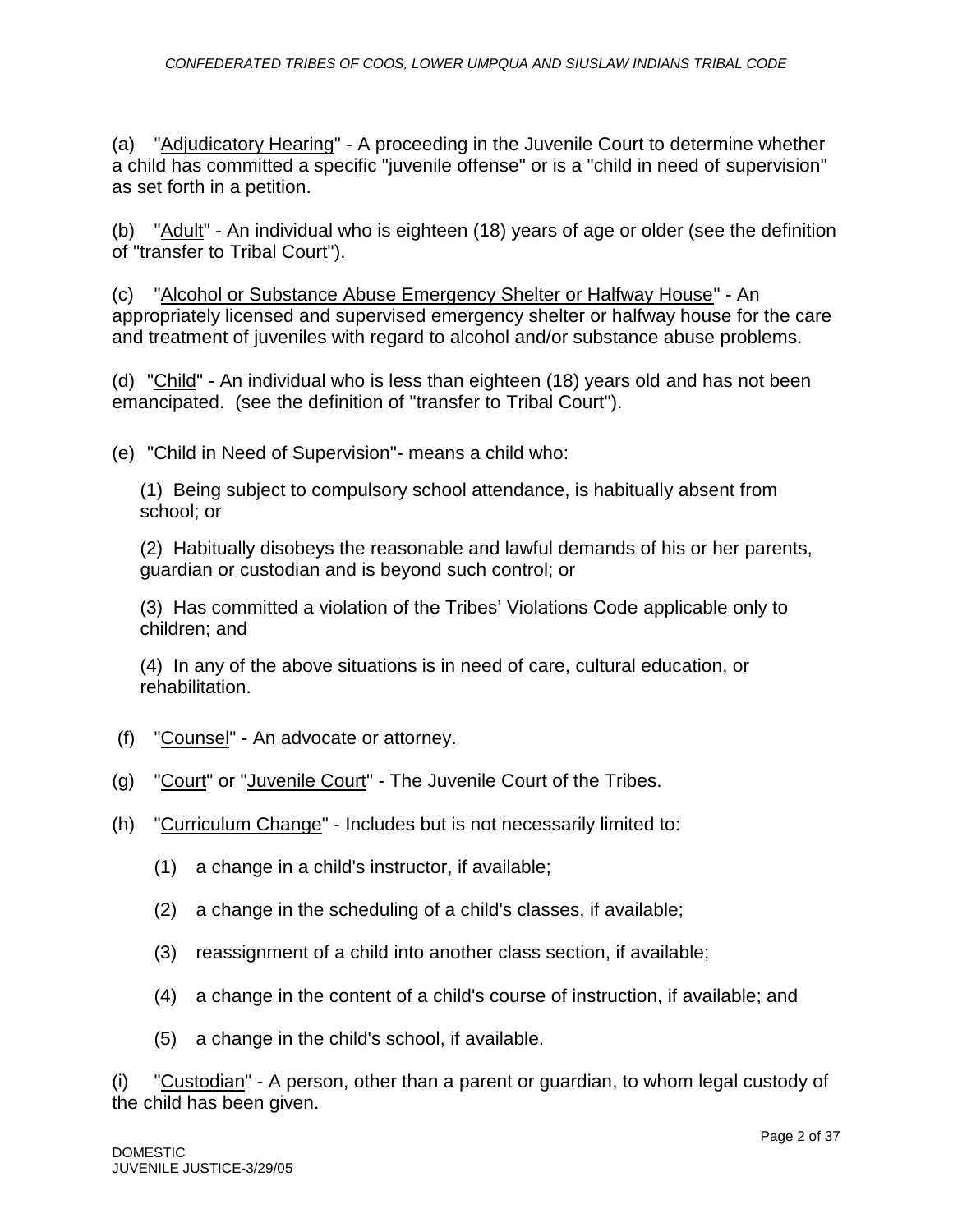(j) "Detention" - Exercising authority over a child by physically placing them in any juvenile facility designated by the court and restricting the child's movement in that facility.

(k) "Dispositional Hearing" - A proceeding in the Juvenile Court to determine how to resolve a case after it has been determined at the adjudicatory hearing that the child has committed a specific "juvenile offense(s)" or is a child whose "family is in need of services."

(l) "Domicile" - A person's permanent home, legal home or main residence. The domicile of a child is generally that of the custodial parent or guardian. Domicile includes the intent to establish a permanent home or where the parent or guardian consider to be their permanent home. Domicile for purposes of jurisdiction is established at the time of the alleged acts.

(m) "Emergency Foster Home" - Placement with a family whose home has been licensed to accept emergency placements of children at any hour of the day or night.

(n) "Foster Home" - Placement with a family whose home has been licensed to accept placement of children under the age of eighteen (18).

(o) "Guardian" - A person assigned by a court of law, other than a parent, having the duty and authority to provide care, shelter, and control of a child.

(p) "Group Home" - A residential detention facility which is licensed to care for children under the age of eighteen (18).

(q) "He/His" - The use of he/his means he or she, his or her, and singular includes plural.

(r) "Interim Care" - The status of temporary physical control of a child who is "in need of supervision".

(s) "Juvenile Counselor" - The juvenile counselor or the juvenile probation officer or any other appropriately titled person who performs the duties and responsibilities set forth in section 4-2-7(b) of this Code.

(t) "Juvenile Facility" - Any juvenile facility (other than a school) that cares for juveniles or restricts their movement, including secure juvenile detention facilities, alcohol or substance abuse emergency shelter or halfway houses, foster homes, emergency foster homes, group homes, and shelter homes.

(u) "Juvenile Offender" - A child who commits a "juvenile offense" prior to the child's eighteenth (18) birthday.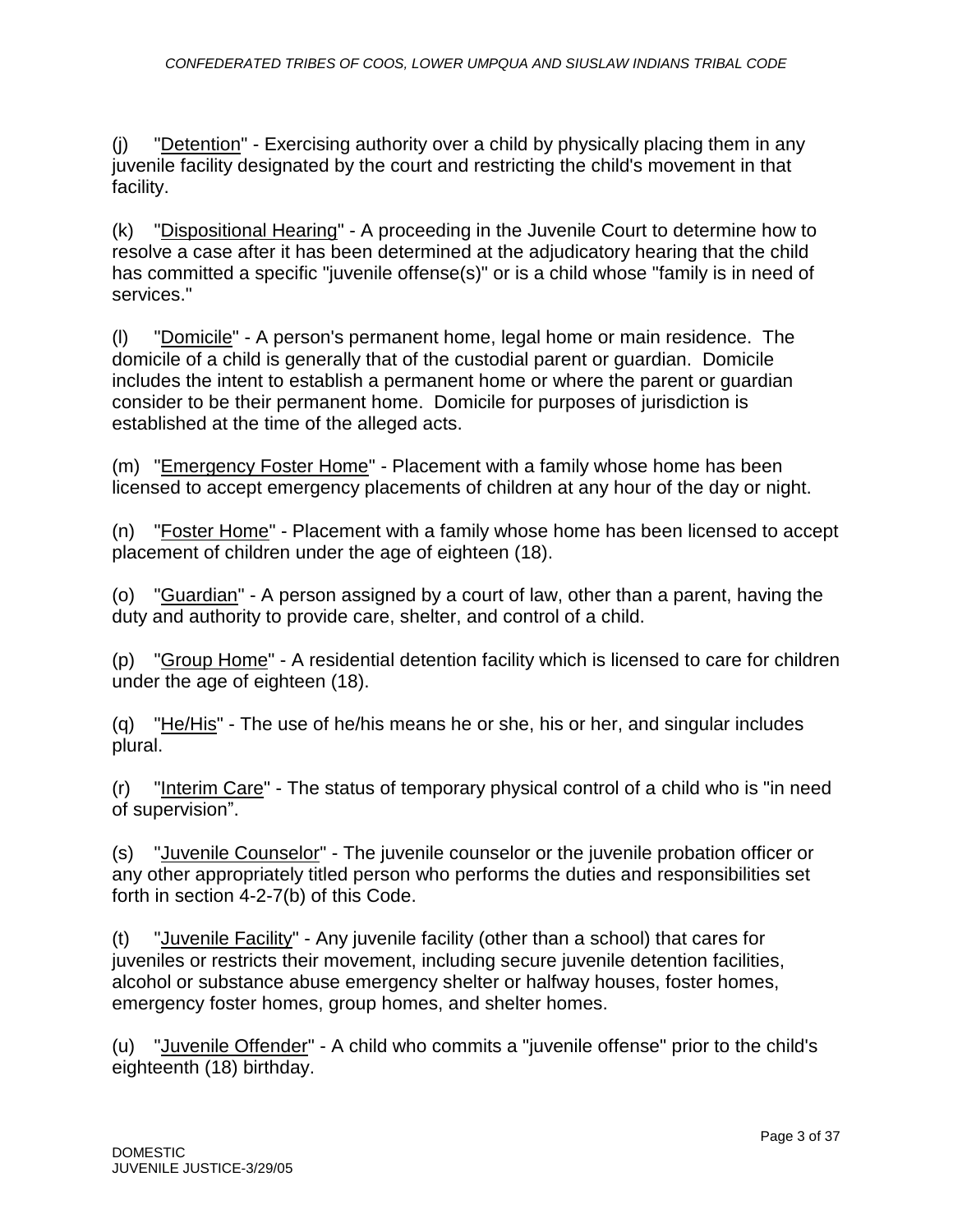(v) "Juvenile Offense" - An act, which, if committed by an adult, is designated a violation under the Tribes' Violations Code, or an act which, if committed by an adult would be considered a crime under state or federal law.

(w) "Juvenile Presenter" - The juvenile presenter or juvenile presenting officer or juvenile petitioner or any other person who performs the duties and responsibilities set forth in section 4-2-7(c) of this Code.

(x) "Juvenile Shelter Care Facility" - Any juvenile facility other than a secure juvenile detention.

(y) "Parent": Includes a natural or adoptive parent, but does not include persons whose parental rights have been legally terminated, nor does it include the unwed father whose paternity has not been acknowledged or established.

(z) "Probation" - A legal status created by court order whereby a "juvenile offender" is permitted to remain in his home under prescribed conditions and under the supervision of a person designated by the court. A "juvenile offender" on probation is subject to return to court for further proceedings in the event of his failure to comply with any of the prescribed conditions of probation.

(aa) "Protective Supervision" - A legal status created by court order under which a "juvenile offender" is permitted to remain in his home or is placed with a relative or other suitable individual and supervision and assistance is provided by the court, a health or social services agency or some other agency designated by the court.

(bb) "Restitution" - Financial or other reimbursement by the child to the victim, and is limited to easily ascertainable damages for injury to or loss of property, actual expenses incurred for medical, psychiatric and psychological treatment for injury to persons, and lost wages resulting from injury, which are a direct and proximate result of the delinquent act. Restitution does not include reimbursement for damages for mental anguish, pain and suffering, or other intangible losses.

(cc) "Secure Juvenile Detention Facility" - A facility which (i) contains locked cells or rooms which are separated by sight and sound from any adult inmates; (ii) restricts the movement of those placed in the locked cells or rooms, and (iii) complies with the other requirements of the Juvenile Justice and Delinquency Prevention Act, 42 U.S.C. 5601 et. seq.

(dd) "Shelter Home" - A residential facility which is licensed to care for children under the age of eighteen (18) in an unrestricted setting.

(ee) "Transfer to Tribal Court" - Transferring a child from the jurisdiction of the Juvenile Court to the jurisdiction of the Tribal Court according to section 4-2-4 of this Code which results in the termination of the Juvenile Court's jurisdiction over that offense.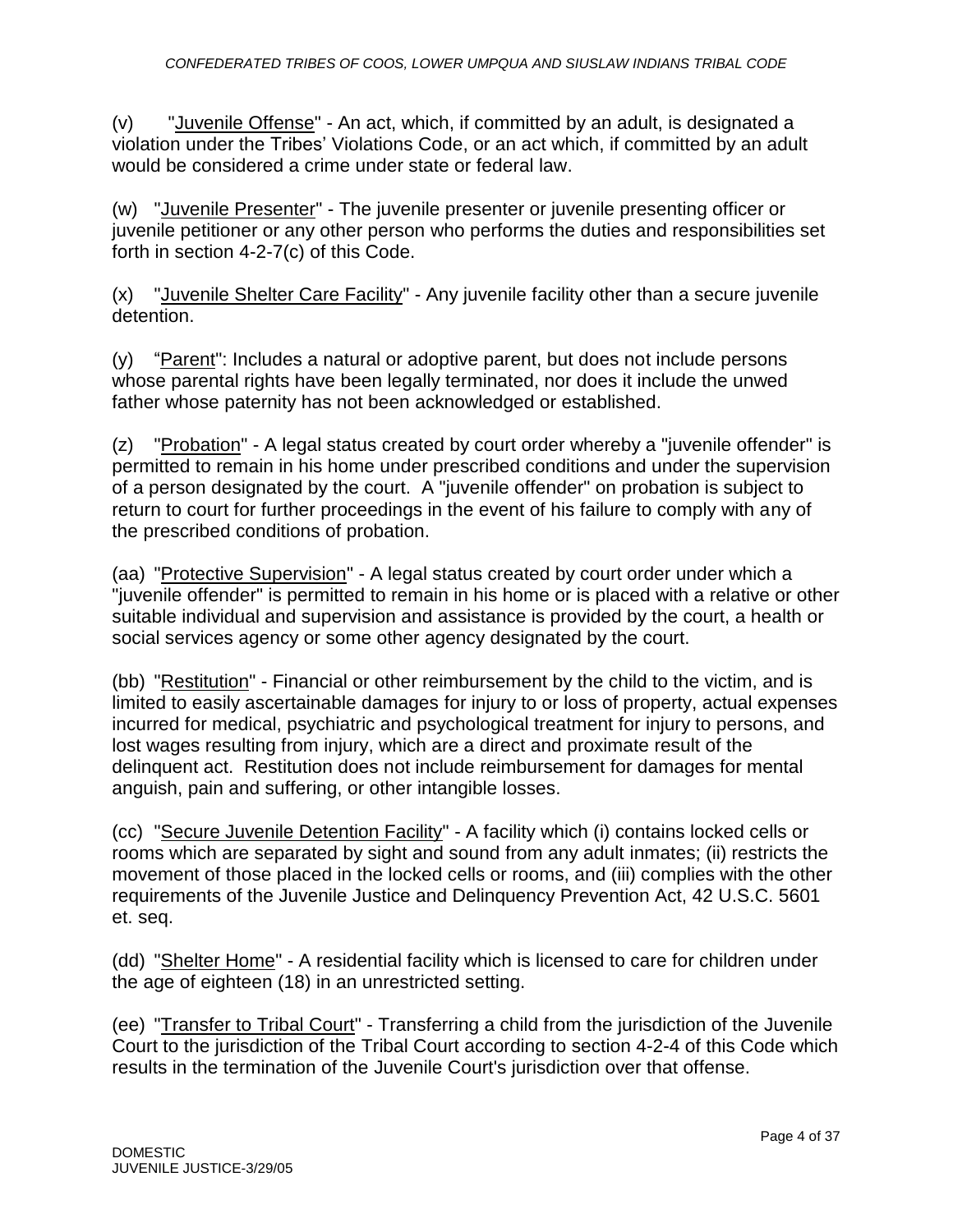- (ff) "Tribal Council" The Tribal Council of the Tribes.
- (gg) "Tribal Court" The adult court for the Tribes.

## 4-2-3 Jurisdiction of the Juvenile Court

There is hereby established for the Tribes a court to be known as the Tribes' Juvenile Court. The Juvenile Court has concurrent jurisdiction over all proceedings established in this Code in which a child who is a member of the Tribes is:

#### (a) Juvenile Offender

Alleged to be a "juvenile offender" as defined in section 4-2-2 (u) of this Code, unless the Juvenile Court transfers jurisdiction to the Tribal Court according to chapter 4-2-4 of this Code; or

(b) Child in Need of Supervision

Alleged to be a child who is in need of supervision as defined in section 4-2-2(e) of this Code.

#### 4-2-4 Transfer to Tribal Court

#### (a) Transfer Petition

An officer of the court may file a petition requesting the Juvenile Court to transfer the child to the jurisdiction of the adult Tribal Court if the child is sixteen (16) years of age or older and is alleged to have committed an act which would have been considered a serious crime if committed by an adult.

#### (b) Transfer Hearing

The Juvenile Court shall conduct a hearing to determine whether jurisdiction of the child should be transferred to Tribal Court. The transfer hearing shall be held within ten (10) days of receipt of the petition by the Court. Written notice of the time, place and purpose of the hearing is to be given to the child and the child's parent, guardian or custodian at least three (3) days before the hearing. At the commencement of the hearing, the Court shall notify the child and the child's parent, guardian or custodian of their rights under section 4-2-8 of this Code.

#### (c) Deciding Factors in Transfer Hearing

The following factors shall be considered when determining whether to transfer jurisdiction of the child to Tribal Court:

(1) the nature and seriousness of the offense with which the child is charged;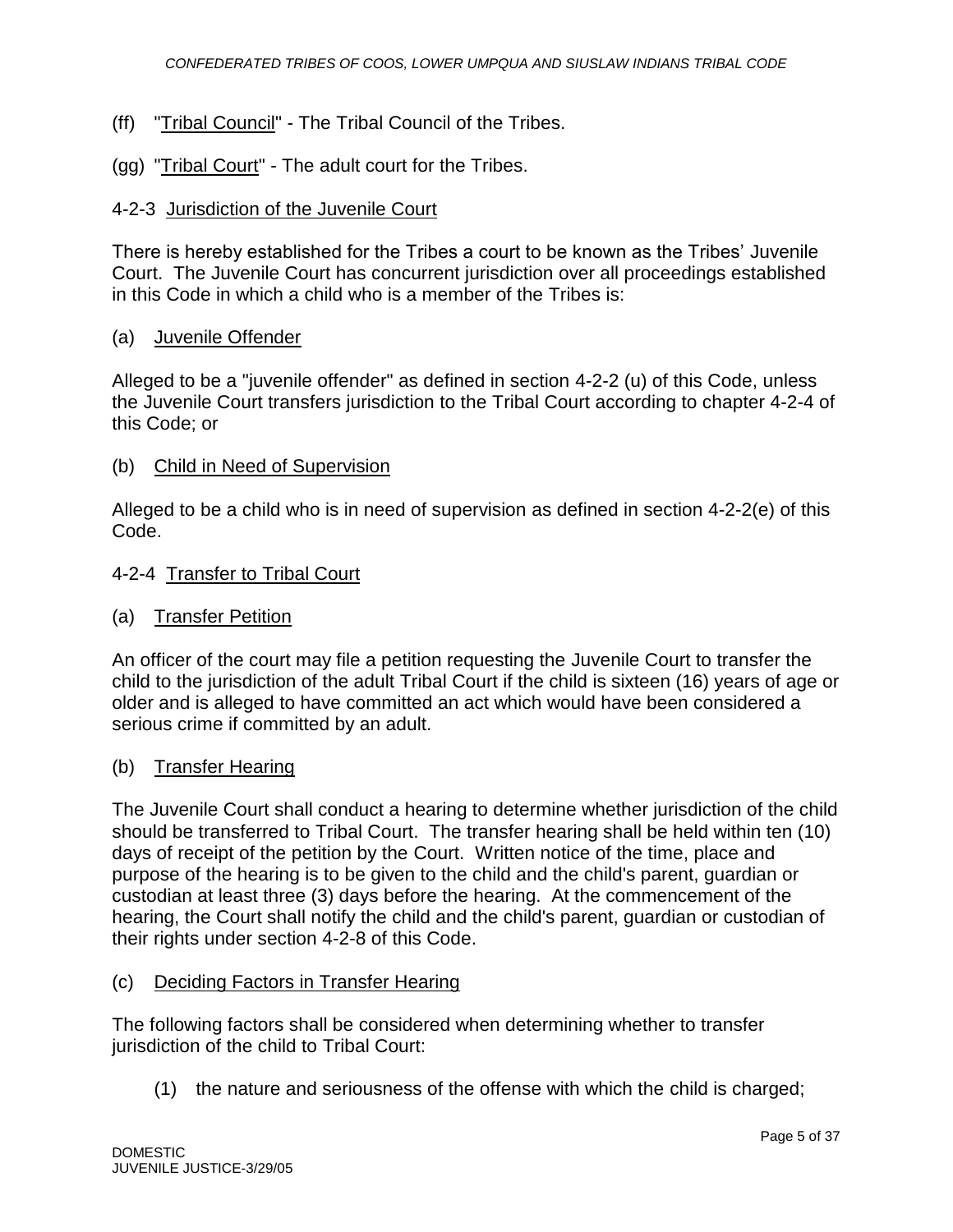(2) the nature and condition of the child, as evidenced by his age, mental and physical condition; and

(3) the past record of offenses.

### (d) Standard of Proof in Transfer Hearing

The Juvenile Court may transfer jurisdiction of the child to Tribal Court only if the Court finds clear and convincing evidence that both of the following circumstances exist:

(1) there are no reasonable prospects for rehabilitating the child through resources available to the Juvenile Court; and

(2) the offense(s) allegedly committed by the child evidence a pattern of conduct which constitutes a substantial danger to the public.

#### (e) Pre-Hearing Report in Transfer Proceedings

At least three (3) days prior to the transfer hearing, the petitioner shall prepare a prehearing report for the Juvenile Court and make copies of that report available to the child and the child's advocate, parent, guardian or custodian. The pre-hearing report shall address the issues described in sections 4-2-4(c) and 4-2-4(d) above.

#### (f) Written Transfer Order

A child may be transferred to Tribal Court only if the Juvenile Court issues a written order after the conclusion of the transfer hearing which contains specific findings and reasons for the transfer in accordance with sections 4-2-4(c) and 4-2-4(d) above. This written order terminates the jurisdiction of the Juvenile Court over the child with respect to the juvenile offense(s) alleged in the petition. No child shall be prosecuted in the Tribal Court for a criminal offense unless the case has been transferred to Tribal Court as provided in this chapter.

#### 4-2-5 Juvenile Court Procedure

#### (a) Non-Criminal Proceedings

No adjudication upon the status of any child in the jurisdiction of the Juvenile Court shall be deemed criminal or be deemed a conviction of a crime unless the Juvenile Court transfers jurisdiction to the Tribal Court according to chapter 4-2-4 of this Code.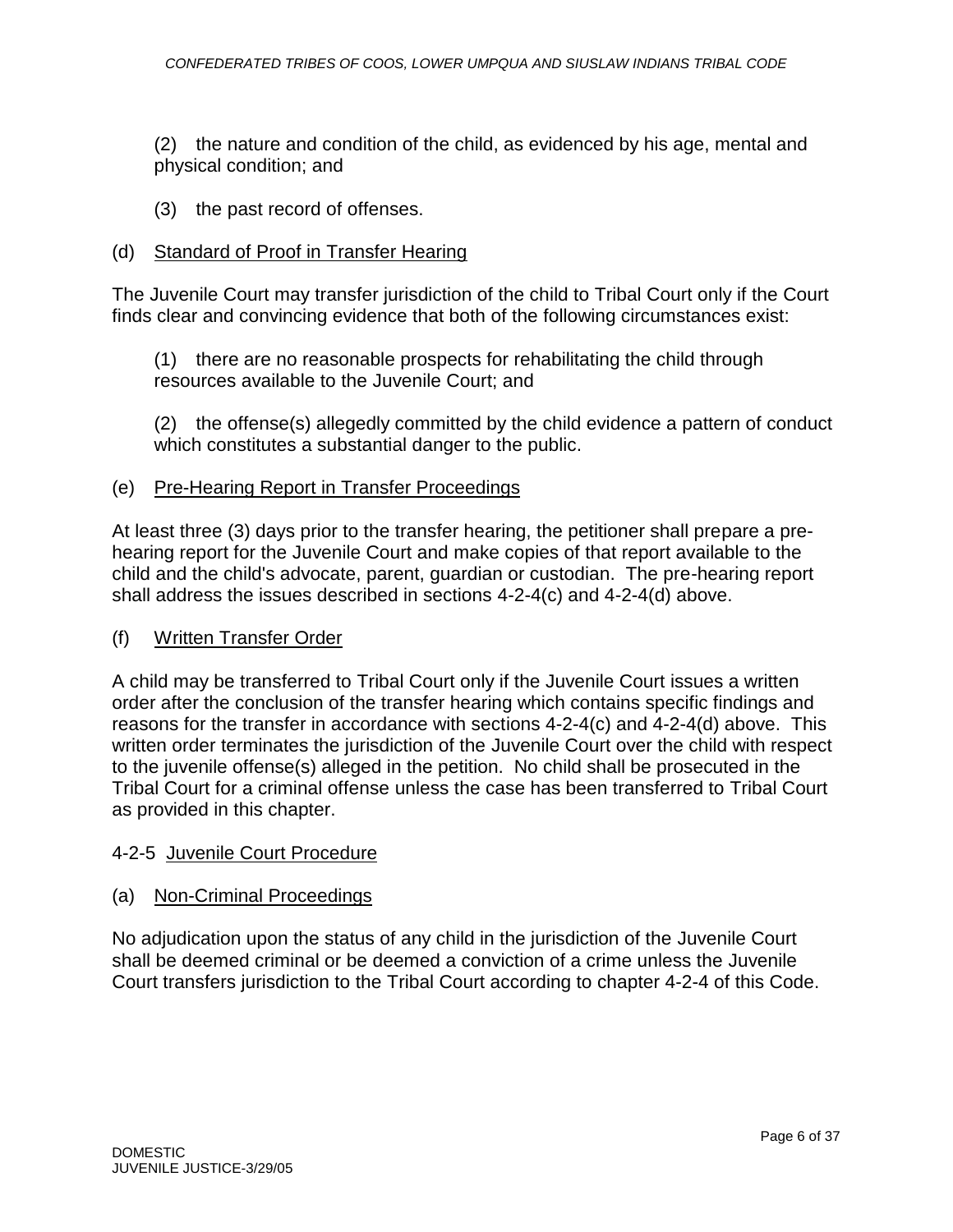#### (b) Use in Other Proceedings

The adjudication, disposition, and evidence presented before the Juvenile Court shall be inadmissible as evidence against the child in any proceeding in another court, including the Tribal Court.

#### (c) Rules of Procedure

The procedures in the Juvenile Court shall be governed by Chapter 2-15.

#### 4-2-6 Relations With Other Agencies

#### (a) Cooperation and Grants

The Juvenile Court is authorized to cooperate fully with any federal, state, tribal, public or private agency in order to participate in any diversion, rehabilitation or training program(s) and to receive grants-in-aid to carry out the purposes of this Code. This authority is subject to the approval of the Tribal Council if it involves an expenditure of tribal funds.

#### (b) Social Services

The Juvenile Court shall utilize such social services as may be furnished by any tribal, federal, or state agency provided that it is economically administered without unnecessary duplication and expense.

#### (c) Contracts

The Juvenile Court may negotiate contracts with tribal, federal or state agencies and/or departments on behalf of the Tribal Council for the care and placement of children whose status is adjudicated by the Juvenile Court, subject to the approval of the Tribal Council before the expenditure of tribal funds.

#### (d) Transfers from Other Courts

The Juvenile Court may accept or decline transfers from other state or Tribal Courts involving alleged delinquent children or alleged status offenders for the purposes of adjudication and/or disposition.

#### 4-2-7 Juvenile Court Personnel

- (a) Juvenile Court Judge
	- (1) Appointment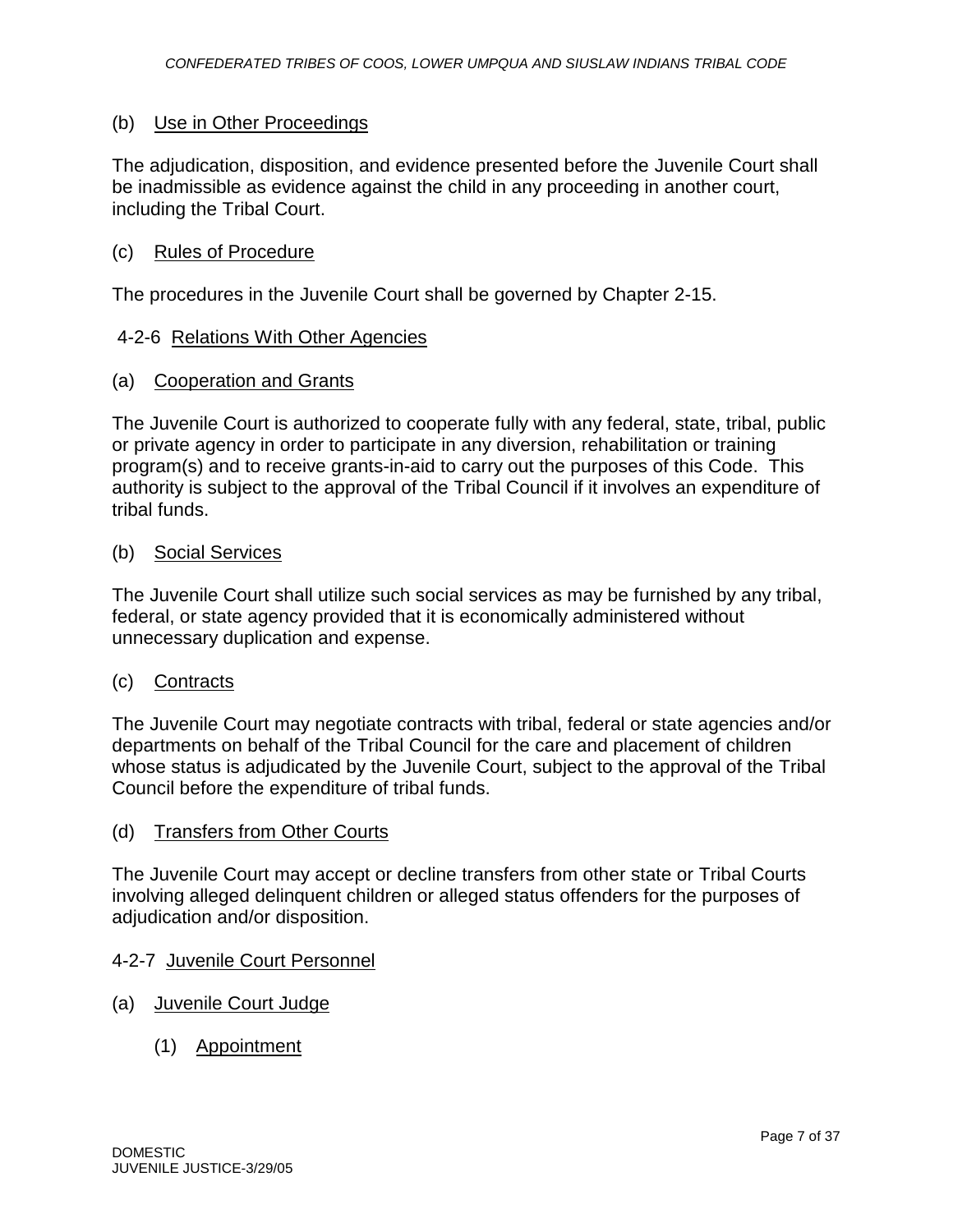The Juvenile Court judge(s) shall be appointed or elected in the same manner as the Tribal Court judge(s).

## (2) Qualifications

The general qualifications for Juvenile Court judge(s) shall be the same as the qualifications for Tribal Court judge(s). In addition, Juvenile Court judges shall have significant prior training and/or experience in juvenile matters.

#### (3) Powers and Duties

In carrying out the duties and powers specifically enumerated under this Juvenile Justice Code, judges of the Juvenile Court shall have the same duties and powers as judge of the Tribal Court, including, but not limited to, the contempt power, the power to issue arrest or custody warrants, the power to issue subpoenas, and the power to issue search warrants.

## (4) Disqualification or Disability

The rules on disqualification or disability of a Juvenile Court judge shall be the same as those rules that govern Tribal Court judges.

#### (b) Juvenile Counselor/Juvenile Probation Officer

# (1) Appointment

The Court shall appoint juvenile counselors or juvenile probation officer(s) to carry out the duties and responsibilities set forth in this Code. The chief judge of the Tribal Court shall certify annually to the Tribal Council the number of qualified juvenile counselor(s) or juvenile probation officer(s) needed to carry out the purpose of this Code. The person(s) carrying out the duties and responsibilities set forth in this section may be labeled "juvenile counselors" or "juvenile probation officers" or any other title which the court finds appropriate so long as they perform the duties and responsibilities set forth in this section.

#### (2) Qualifications

The juvenile counselor must have an educational background and/or prior experience in the field of delivering social services to youth.

#### (3) Resource Development

The Juvenile Court counselor shall identify and develop resources in conjunction with the Juvenile Court and the Tribal Council, to enhance each tribal child's potential as a viable member of the tribal community.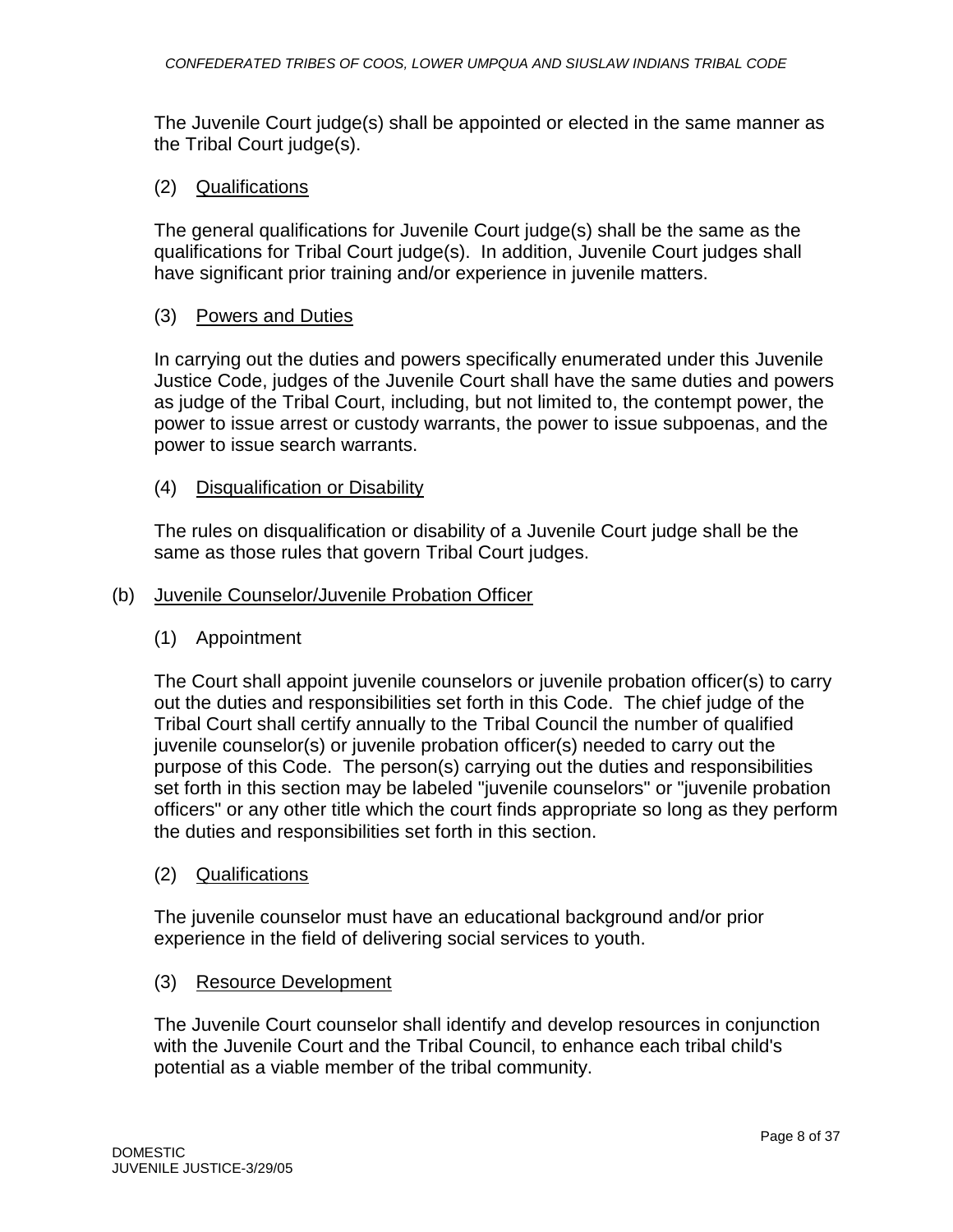- (4) Duties.
	- (A) Make investigations as provided in this Code or as directed by the Court;

(B) Make reports to the Court as provided in this Code or as directed by the Juvenile Court;

- (C) Conduct informal adjustments;
- (D) Provide counseling services;

(E) Perform such other duties in connection with the care, custody or transportation of children as the court may require.

(5) Prohibited Duties

The juvenile counselor shall not be employed as or be required to perform the duties of a prosecutor, juvenile presenter or law enforcement official.

#### (c) Juvenile Presenter

#### (1) Appointment

The Court shall appoint juvenile presenters to carry out the duties and responsibilities set forth in this Code. The Tribal Attorney shall certify annually to the Tribal Council the number of qualified juvenile presenters needed to carry out the purpose of this Code. The person(s) carrying out the duties and responsibilities set forth in this section may be labeled "juvenile presenters" or "juvenile presenting officers" or "juvenile petitioners" or any other title which the court finds appropriate so long as they perform the duties and responsibilities set forth in this section.

#### (2) Qualifications

The qualifications of the juvenile presenter(s) shall be the same as the qualifications for the official who acts as prosecutor for the Tribal Court.

- (3) Duties
	- (A) File petitions with the court as provided in this Code;
	- (B) Represent the tribe in all proceedings under this Code; and
	- (C) Perform such other duties as the court may order.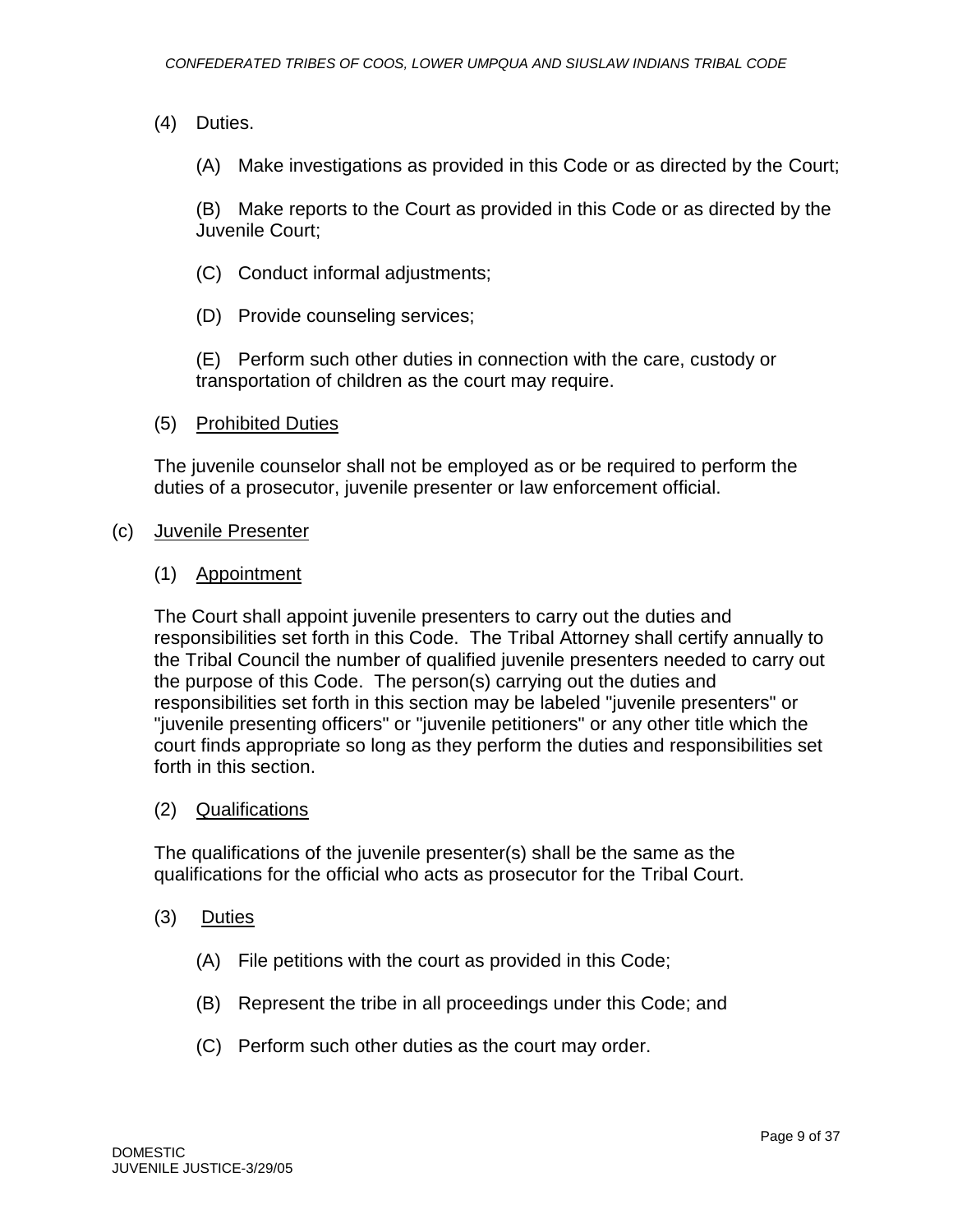#### (d) Additional Court Personnel

The Court may set qualifications and appoint additional Juvenile Court personnel such as guardians ad litem, Court appointed special advocates (CASA), juvenile advocates, and/or referees whenever the Court decides that it is appropriate to do so.

### 4-2-8 Rights of Parties in Juvenile Proceedings

#### (a) Privilege Against Self-Incrimination

A child alleged to be a "juvenile offender" or a child whose family is "in need of services" shall from the time of being taken into custody be accorded and advised of the privilege against self-incrimination and from the time the child is taken into custody shall not be questioned except to determine identity, to determine the name(s) of the child's parent or legal custodian, or to conduct medical assessment or treatment for alcohol or substance abuse under section 4-2-14(c) of this Code when the child's health and well-being are in serious jeopardy.

#### (b) Admissibility of Evidence

In a proceeding on a petition alleging that a child is a "juvenile offender" or a child "in need of services":

(1) an out-of-court statement that would be inadmissible in a criminal matter in Tribal Court shall not be received in evidence;

(2) evidence illegally seized or obtained shall not be received in evidence to establish the allegations of a petition;

(3) unless advised by counsel, the statements of a child made while in custody to a juvenile counselor, including statements made during a preliminary inquiry, informal adjustment or predispositional study, shall not be used against the child in determining the truth of allegations of the petition;

(4) a valid out-of-court admission or confession by the child is insufficient to support a finding that the child committed the acts alleged in the petition unless it is corroborated by other evidence;

#### (c) Fingerprinting and Photographs

A child in custody shall not be fingerprinted nor photographed for criminal identification purposes except by order of the Juvenile Court. If an order of the Juvenile Court is given, the fingerprints or photographs shall be used only as specified by the Court.

(d) Right to Counsel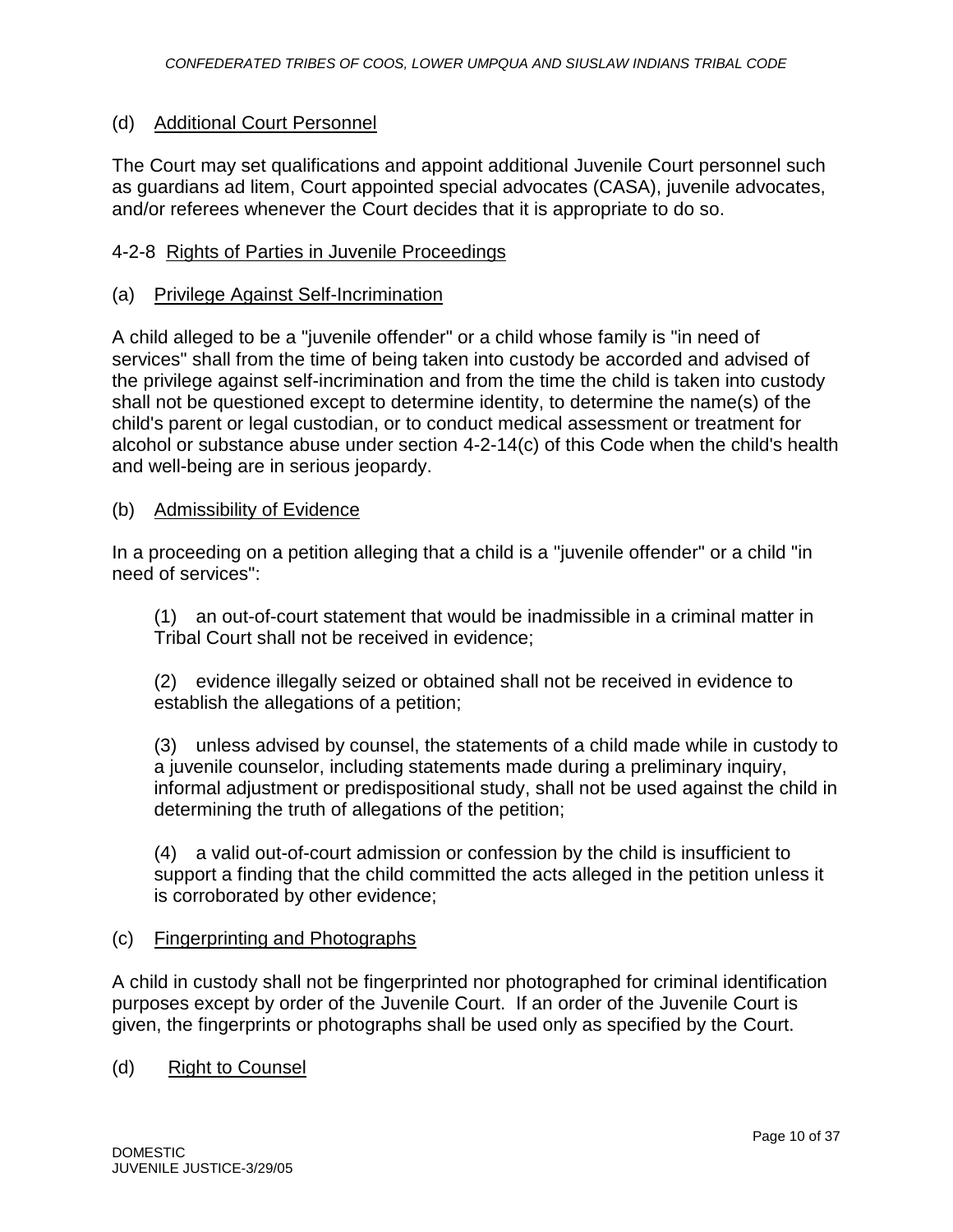Upon the filing of a Petition:

(1) the child and the child's parent, guardian or custodian identified in the Petition shall have the right to counsel at their own expense in connection with all subsequent hearings and proceedings.

(2) if, at any time during the proceedings, the Juvenile Court determines there is a conflict of interest between the child and the child's parent, guardian or custodian, the Juvenile Court may, subject to available funding, appoint counsel to represent the child in all subsequent hearings and proceedings.

## (e) Explanation of Rights

At his first appearance before the Juvenile Court, and at each subsequent appearance before the Court, the child alleged to be a "juvenile offender" or "in need of services" and the child's parent, guardian or custodian shall be informed by the Court of the following:

- (1) the allegations against him;
- (2) the right to an advocate or attorney at his own expense;

(3) the right to testify or remain silent and that any statement made by him may be used against him;

(4) the right to cross-examine witnesses;

(5) the right to subpoena witnesses on his own behalf and to introduce evidence on his own behalf; and

(6) the possible consequences if the allegations in the petition are found to be true.

#### 4-2-9 Juvenile Offender – Taken Into Custody

#### (a) Taking A Child Into Custody

A law enforcement officer may take a child into custody when:

(1) the child commits a "juvenile offense" in the presence of the officer;

(2) the officer has a reasonable suspicion to believe a "juvenile offense" has been committed by the child being detained; or

(3) an appropriate custody order or warrant has been issued by the court authorizing the taking into custody of a particular child.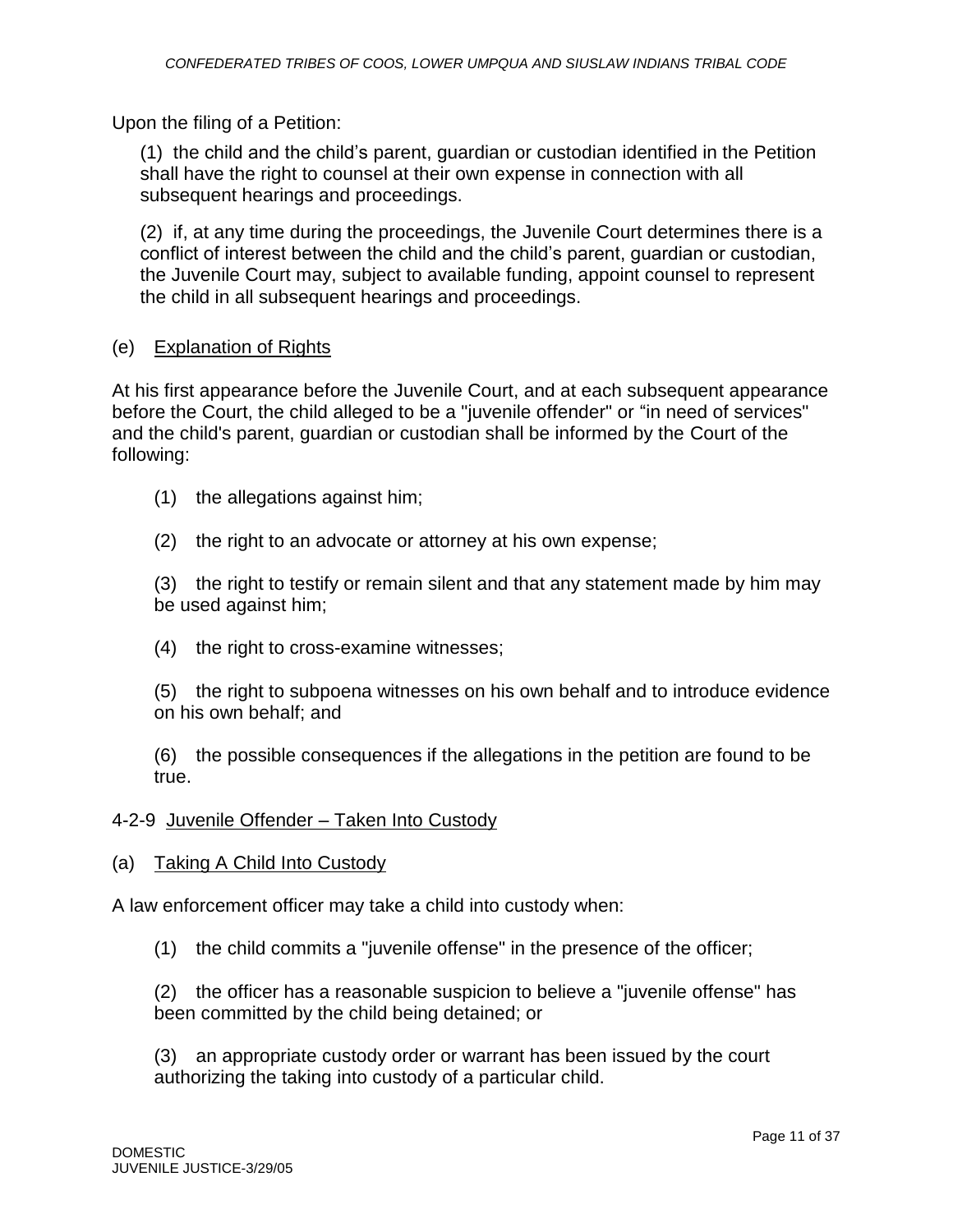#### (b) Provision of Rights

At the time the child is taken into custody as an alleged "juvenile offender," the arresting officer shall give the following warning:

- (1) the child has a right to remain silent;
- (2) anything the child says can be used against the child in court;

(3) the child has a right to the presence of his parent, guardian, or custodian and/or counsel during questioning, and;

(4) the child has a right to an advocate or attorney at his own expense.

#### (c) Release or Delivery from Custody

A law enforcement officer taking a child into custody shall give the warnings listed in section 4-2-9(b) to any child he takes into custody prior to questioning and then shall do one of the following:

(1) release the child to the child's parent, guardian or custodian and issue verbal counsel or warning as may be appropriate;

(2) release the child to a relative or other responsible adult tribal member if the . child's parent, guardian or custodian consents to the release. (If the child is ten (10) years of age or older, the child and his parent, guardian or custodian must both consent to the release); or

(3) deliver the child to the juvenile counselor, or to a juvenile facility as designated by the court, or to a medical facility if the child is believed to need prompt medical treatment, or is under the influence of alcohol or other chemical substances.

#### (d) Review by Juvenile Counselor or Juvenile Facility

The juvenile counselor or juvenile official at the juvenile facility (as designated by the court) shall, immediately upon delivery of the child for custody, review the need for continued custody and shall release the child to his parent, guardian or custodian in order to appear at the hearing on a date to be set by the court, unless:

(1) the act is serious enough to warrant continued detention; and

(2) there is probable cause to believe the child has committed the offense(s) alleged; and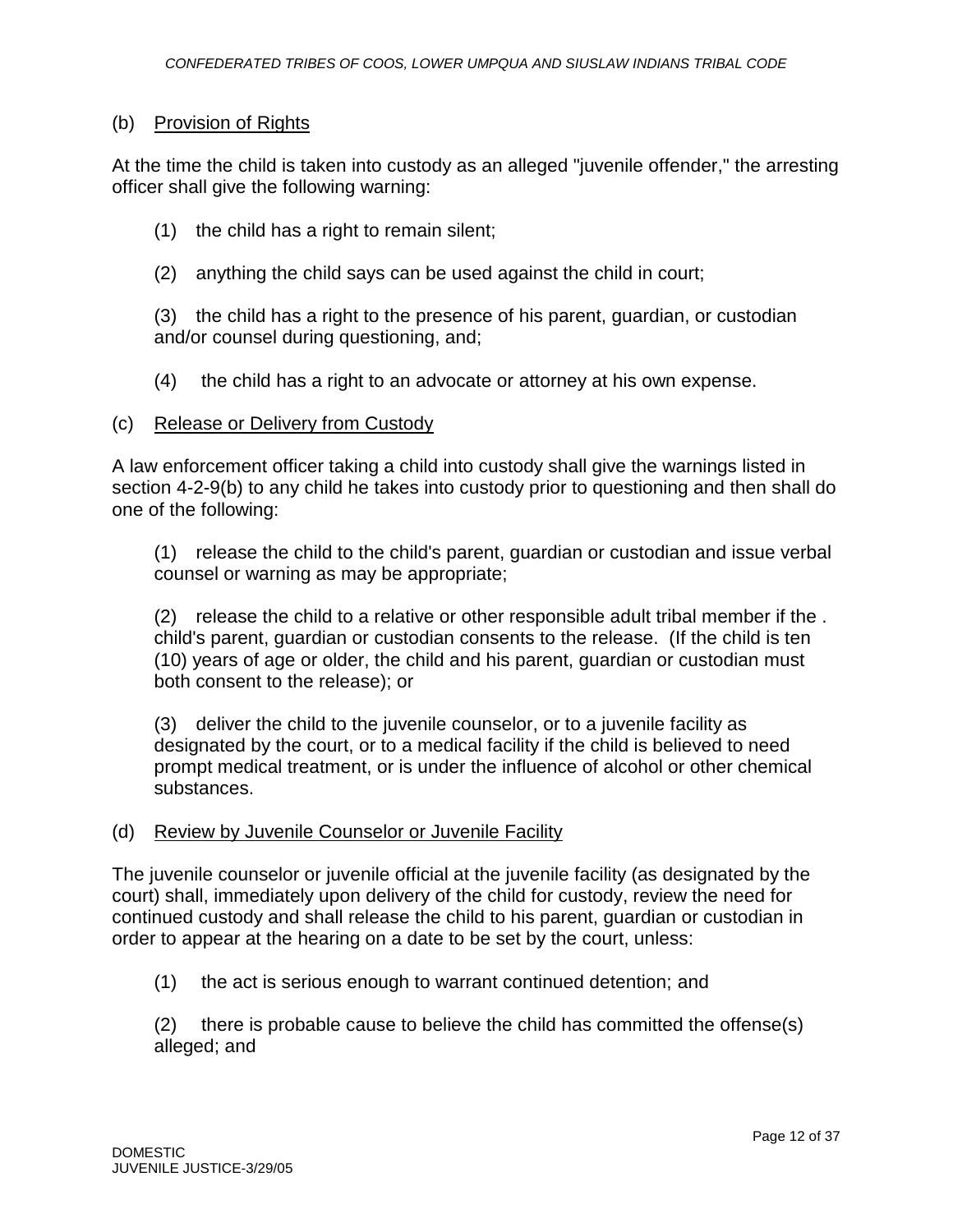(3) there is reasonable cause to believe the child will run away so that he will be unavailable for further proceedings; or

(4) there is reasonable cause to believe that the child will commit a serious act causing damage to person or property.

### (e) Notification of Family

If a child is taken into custody and not released to his parent, guardian or custodian, the person taking the child into custody shall immediately attempt to notify the child's parent, guardian or custodian. All reasonable efforts shall be made to advise the parent, guardian or custodian of the reason for taking the child into custody and the place of continued custody. Such reasonable efforts shall include telephone and personal contacts at the-home or place of employment or other locations where the person is known to frequent. If notification cannot be provided to the child's parent, guardian or custodian, the notice shall be given to a member of the extended family of the parent, guardian or custodian and to the child's extended family.

#### (f) Criteria for Selecting Juvenile Facility

If the juvenile counselor or juvenile official at the juvenile facility (as designated by the Court) determines that there is a need for continued custody of the child in accordance with section 4-2-9(d) of this Code, then the following criteria shall be used to determine the appropriate juvenile facility for the child:

(1) child may be detained in a Secure Juvenile Detention Facility (as defined in section 4-2-2(c) of this Code) as designated by the Court only if one or more of the following conditions are met:

(A) the child is a fugitive from another jurisdiction wanted for a felony offense;

(B) the child is charged with murder, sexual assault, or a crime of violence with a deadly weapon or which has resulted in a serious bodily injury;

(C) the child is uncontrollable and has committed a serious physical assault on the arresting officer or on other security personnel while resisting arrest or detention;

(D) the child is charged with committing one of the following acts which would be an offense if the child were an adult vehicular homicide, abduction, rape, arson, burglary or robbery;

(E) the child is already detained or on conditioned release for another "juvenile offense";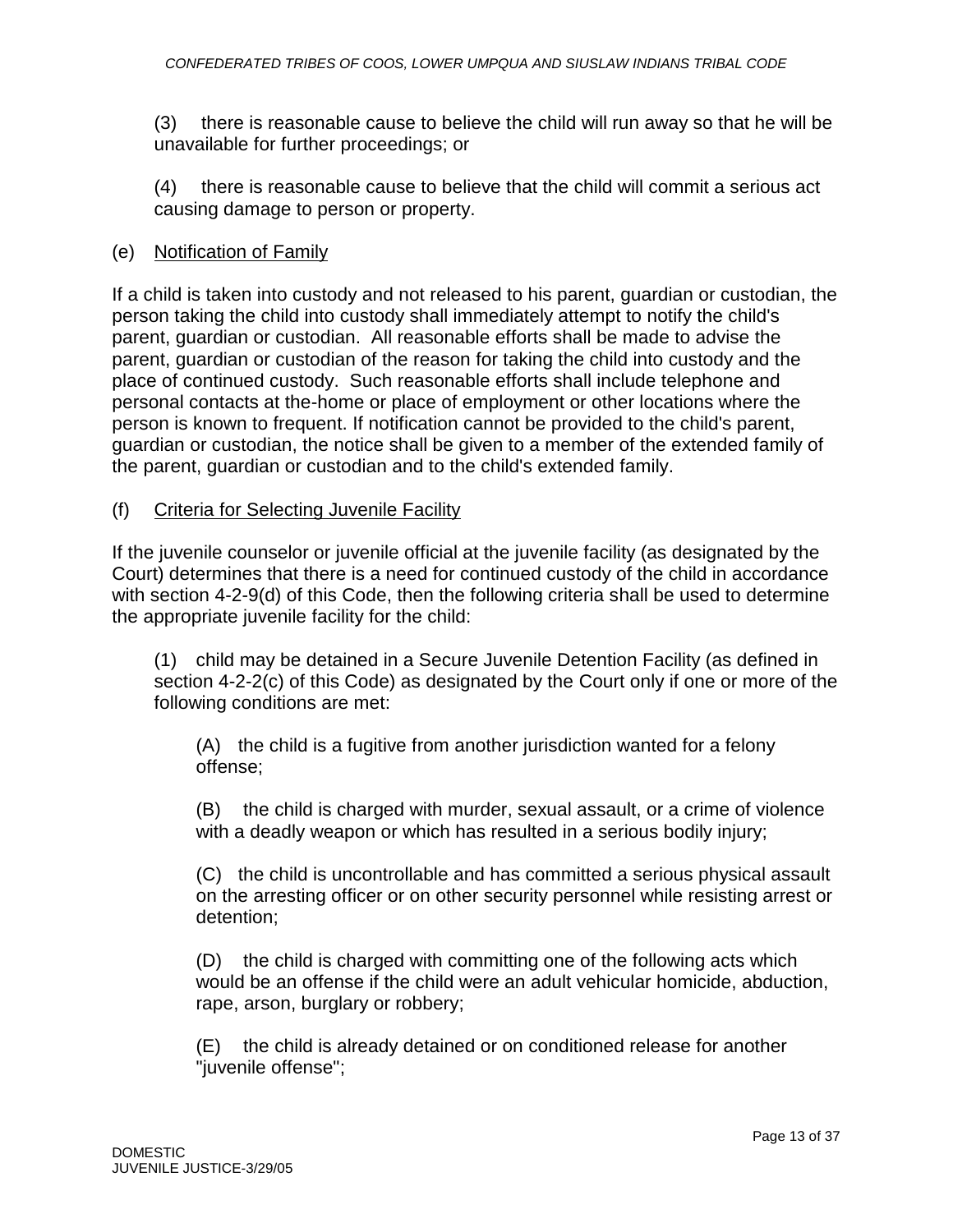(F) the child has a demonstrable recent record of willful failures to appear at Juvenile Court proceedings;

(G) the child has made a serious escape attempt; or

(H) the child requests in writing that he be given protection by being confined in a secure confinement area and there is a present and immediate threat of serious physical injury to the child.

(2) A child may be housed in a Juvenile Shelter Care Facility (as defined in section 4-2-2(c) of this Code) as designated by the Court only if one of the following conditions exist:

(A) one of the conditions described in section  $4-2-9(f)(1)$  above exists; or

(B) the child is unwilling to return home or to the home of an extended family member; or

(C) the child's parent, guardian, custodian, or an extended family member is unavailable, unwilling, or unable to permit the child to return to his home;

(D) there is an evident and immediate physical danger to the child in returning home, and all extended family members are unavailable, unwilling, or unable to accept responsibility for temporary care and custody of the child.

(3) A child may be referred to an Alcohol or Substance Abuse Emergency Shelter or Halfway House (as defined in section 4-2-2(c) of this Code) if it is determined that there is a need for continued custody of the child in accordance with section 4-2-9(d) of this Code and (i) the child has been arrested or detained for a "juvenile offense" relating to alcohol or substance abuse, (ii) there is space available in an alcohol or substance abuse emergency shelter or halfway house designated by the court; and (iii) the child is not deemed to be a danger to himself or others.

#### 4-2-10 Juvenile Offender – Detention Hearing

#### (a) Requirement of Detention Hearing

Where a child who has been taken into custody is not released, a detention hearing shall be convened by the Court within forty-eight (48) hours, inclusive of holidays and weekends, of the child's initial detention under Chapter 4-2-9 of this Code.

#### (b) Purpose of Detention Hearing

The purpose of the detention hearing is to determine: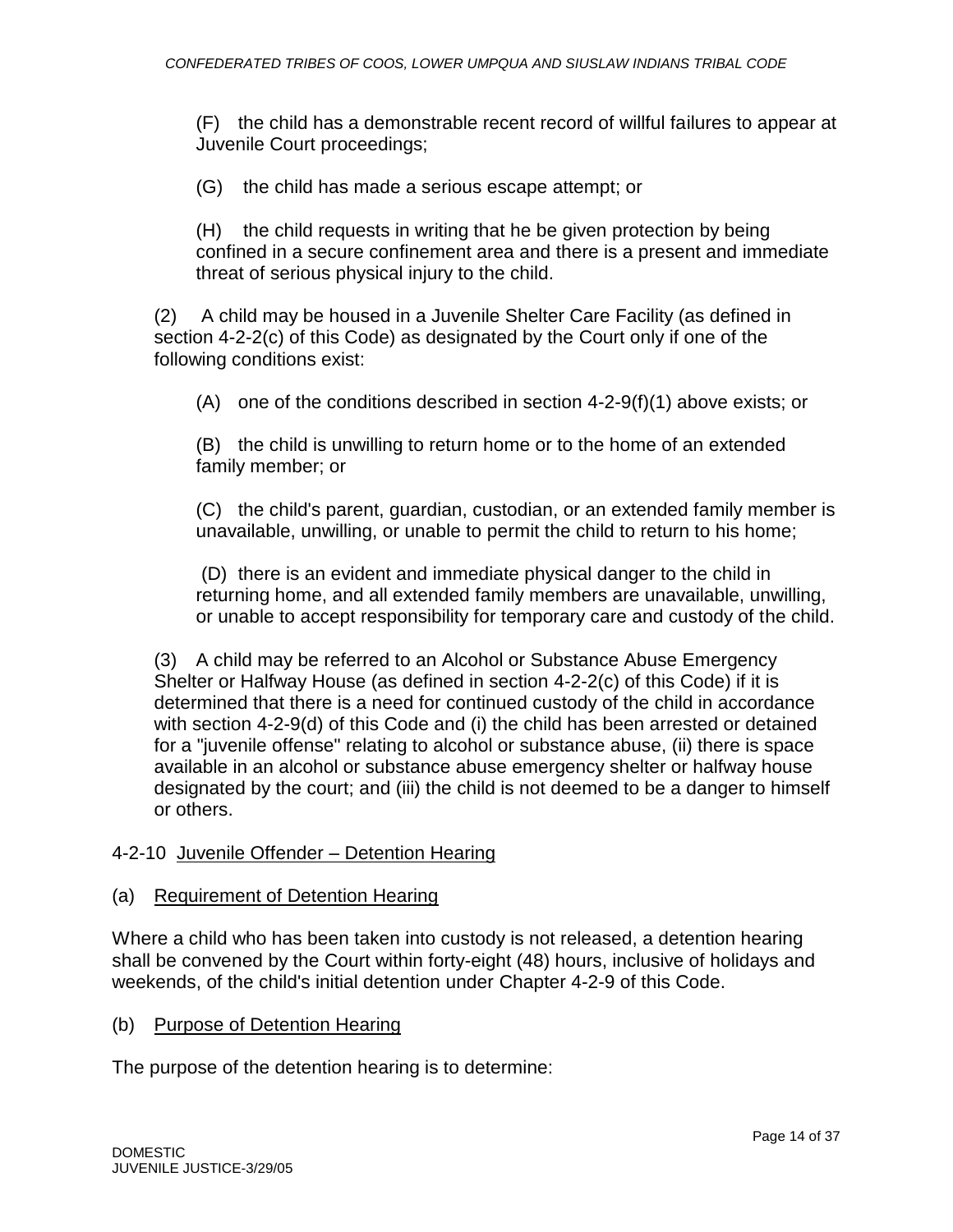(1) whether probable cause exists to believe the child committed the alleged "juvenile offense"; and

(2) whether continued detention is necessary pending further proceedings.

### (c) Notice of Detention Hearing

Notice of the detention hearing shall be given to the child and the child's parent, guardian or custodian and the child's counsel as soon as the time for the detention hearing has been set. The notice shall contain:

- (1) the name of the court;
- (2) the title of the proceedings;

(3) a brief statement of the "juvenile offense" the child is alleged to have committed; and

(4) the date, time and place of the detention hearing.

#### (d) Detention Hearing Procedure

Detention hearings shall be conducted by the Juvenile Court separate from other proceedings. At the commencement of the detention hearing, the Court shall notify the child and the child's parent, guardian or custodian of their rights under chapter 4-2-8 of this Code. The general public shall be excluded from the proceedings. Only the parties, their counsel, witnesses, and other persons requested by the parties or the Court shall be admitted.

(e) Standards to be Considered at Detention Hearing

The Court shall consider the evidence at the detention hearing as it pertains to the detention criteria set forth in sections 4-2-9(d) and 4-2-9(f) of this Code.

(f) Finding at Detention Hearing

The Court shall issue a written finding stating the reasons for release or continued detention of the child. If the court determines that there is a need for continued detention, the court shall specify where the child is to be placed until the adjudicatory hearing.

#### (g) Rehearing the Detention Matter

If the child is not released at the detention hearing, and a parent, guardian, or custodian or a relative was not notified of the hearing and did not appear or waive appearance at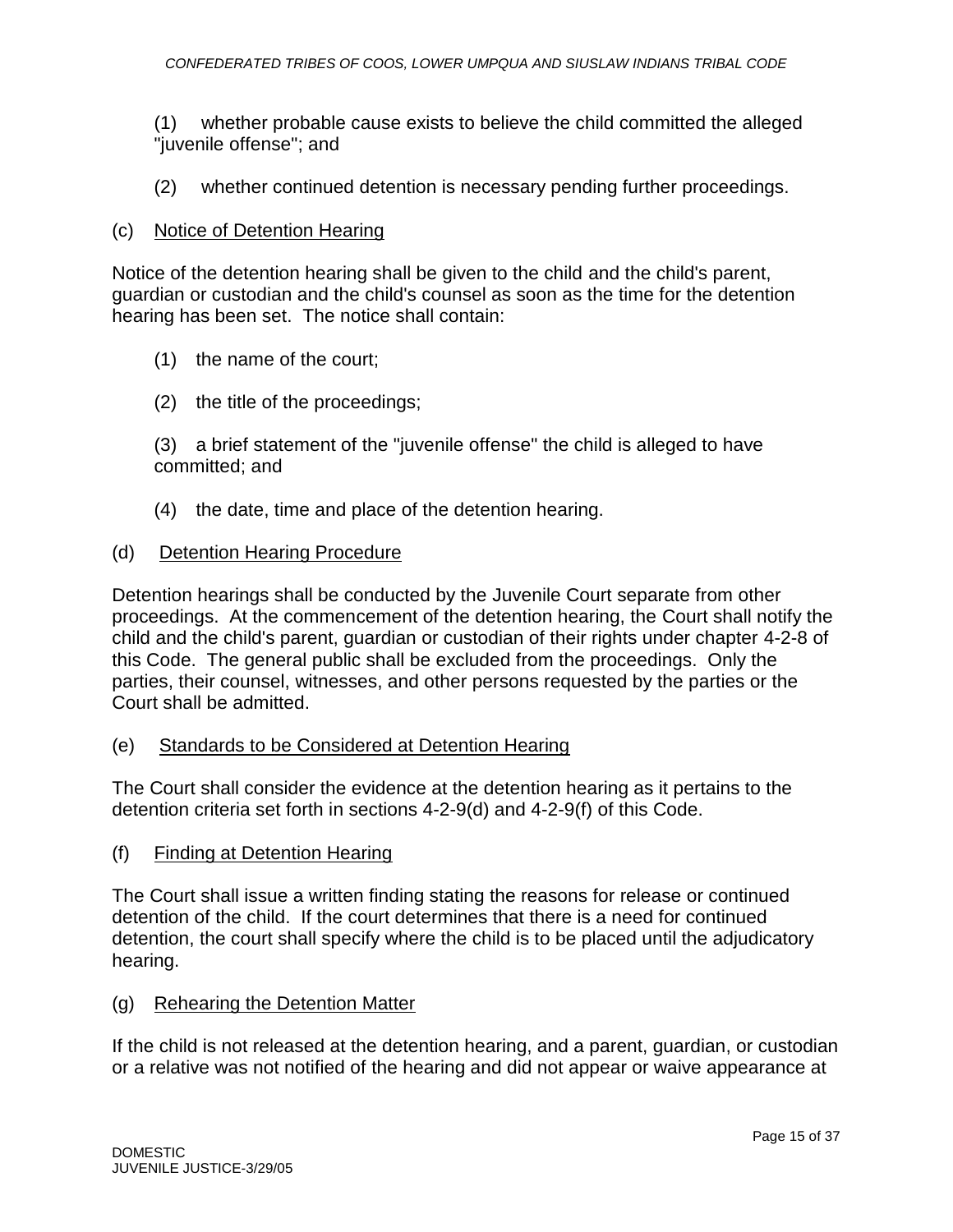the hearing the court shall rehear the detention matter without unnecessary delay upon the filing of a motion for rehearing and a declaration stating the relevant facts.

## 4-2-11 Juvenile Offender – Initiation of Proceedings

#### (a) Investigation by the Juvenile Counselor

The juvenile counselor shall make an investigation within twenty-four (24) hours of the detention hearing or the release of the child to his parent, guardian or custodian, to determine whether the interests of the child and the public require that further action be taken. Upon the basis of his investigation, the juvenile counselor shall:

## (1) recommend that no further action be taken;

(2) suggest to the child and the child's parent, guardian or custodian that they appear for an informal adjustment conference under sections 4-2-11(b) and 4-2- 11(c) of this Code;

(3) if the alleged offense is within the jurisdiction of the Peacegiving Court, inform the child and child's parent, guardian or custodian that they may request a Peacegiving session to resolve the matter;

(4) request the juvenile presenter to begin transfer to adult Tribal Court proceedings under chapter 4-2-4 of this Code; or

(5) recommend that the juvenile presenter file a petition under section 4-2-11(d) of this Code. The petition shall be filed within forty-eight (48) hours if the child is in custody. If the child has been previously released to his parent, guardian, custodian, relative or responsible adult, the petition shall be filed within ten (10) days.

#### (b) Informal Adjustment

(1) During the course of the preliminary investigation to determine what further action shall be taken, the juvenile counselor shall confer with the child and the child's parent, guardian or custodian for the purpose of effecting adjustments or agreements that make the filing of the petition unnecessary.

(2) The juvenile counselor shall consider the following factors in determining whether to proceed informally or to file a petition:

(A) nature and seriousness of the offense;

(B) previous number of contacts with the police, juvenile counselor or the Court;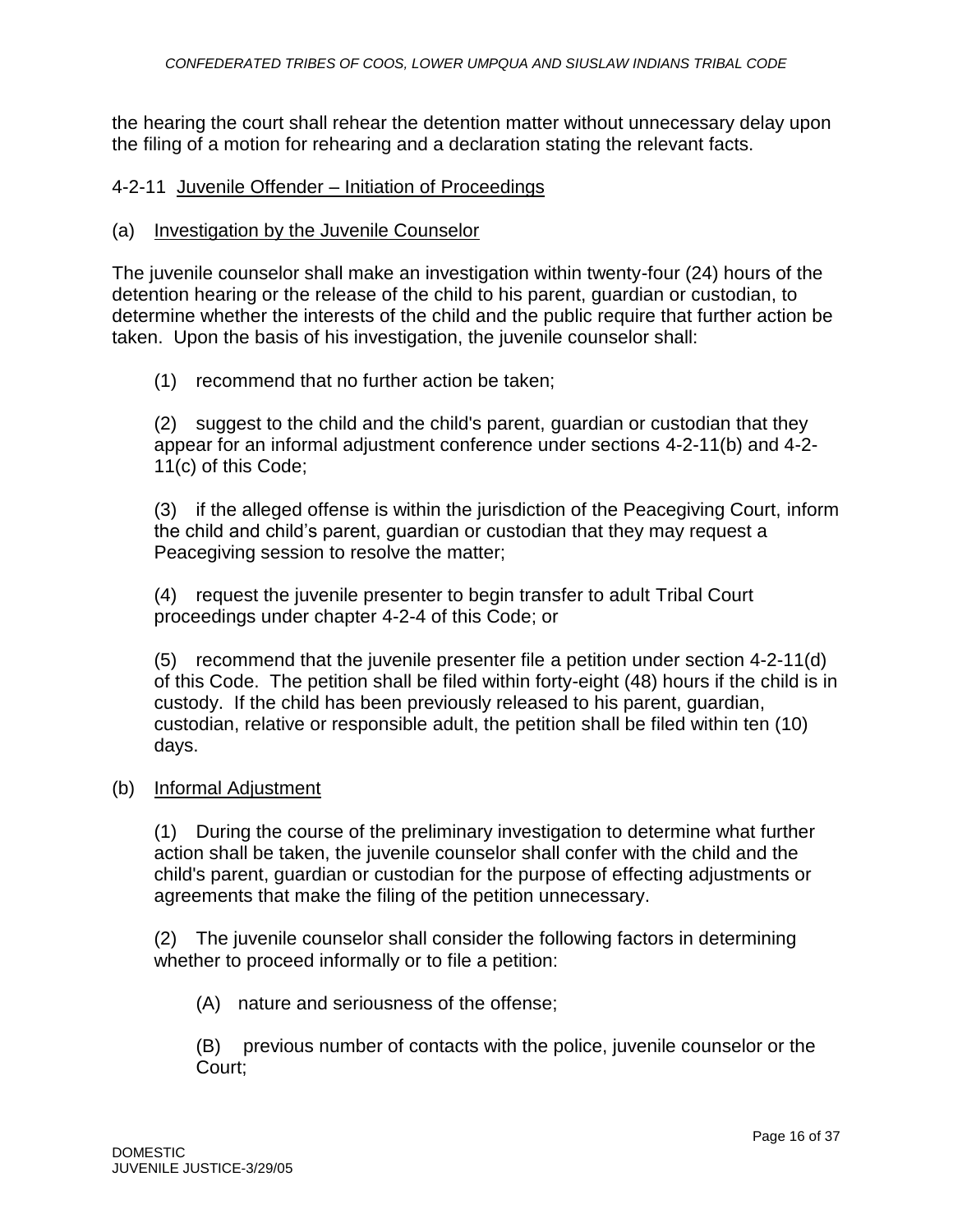- (C) age and maturity of the child;
- (D) attitude of the child regarding the offense;
- (E) willingness of the child to participate in a voluntary program, and;
- (F) participation and input from the child's parent, guardian or custodian.

## (c) Informal Conference

(1) After conducting a preliminary investigation, the juvenile counselor shall hold an informal conference with the child and the child's parent, guardian or custodian to discuss alternative courses of action in the particular case.

(2) Notice of the informal conference shall be given to the child and the child's parent, guardian or custodian and their counsel as soon as the time for the conference has been established. This Section does not authorize the Juvenile Court Counselor to compel any person to appear at any conference, to produce any papers or to visit any place.

(3) The juvenile counselor shall inform the child, and the child's parent, guardian or custodian of their basic rights under section 4-2-8 of this Code. Statements made by the child at the informal conference shall not be used against the child in determining the truth of the allegations in the petition.

(4) At the informal conference, upon the basis of the information obtained during the preliminary investigation, the juvenile counselor may:

(A) suggest a peacegiving session to the child and the parent, guardian or custodian;

(B) refer the child and the parent, guardian or custodian to a community agency for services or other assistance;

(C) secure the informal agreement of the child and his parent(s), guardian or custodian, to be approved by the Juvenile Court, to terms of supervision of the child calculated to assist and benefit the child, provide restitution acceptable to any person harmed by the conduct of the child, and benefit the Tribes which regulate the child's activities and which are within the ability of the child to perform;

- (D) accept an offer of restitution if voluntarily made by the child; or
- (E) recommend the filing of a petition.

(5) The child shall be permitted to be represented by counsel at the informal conference.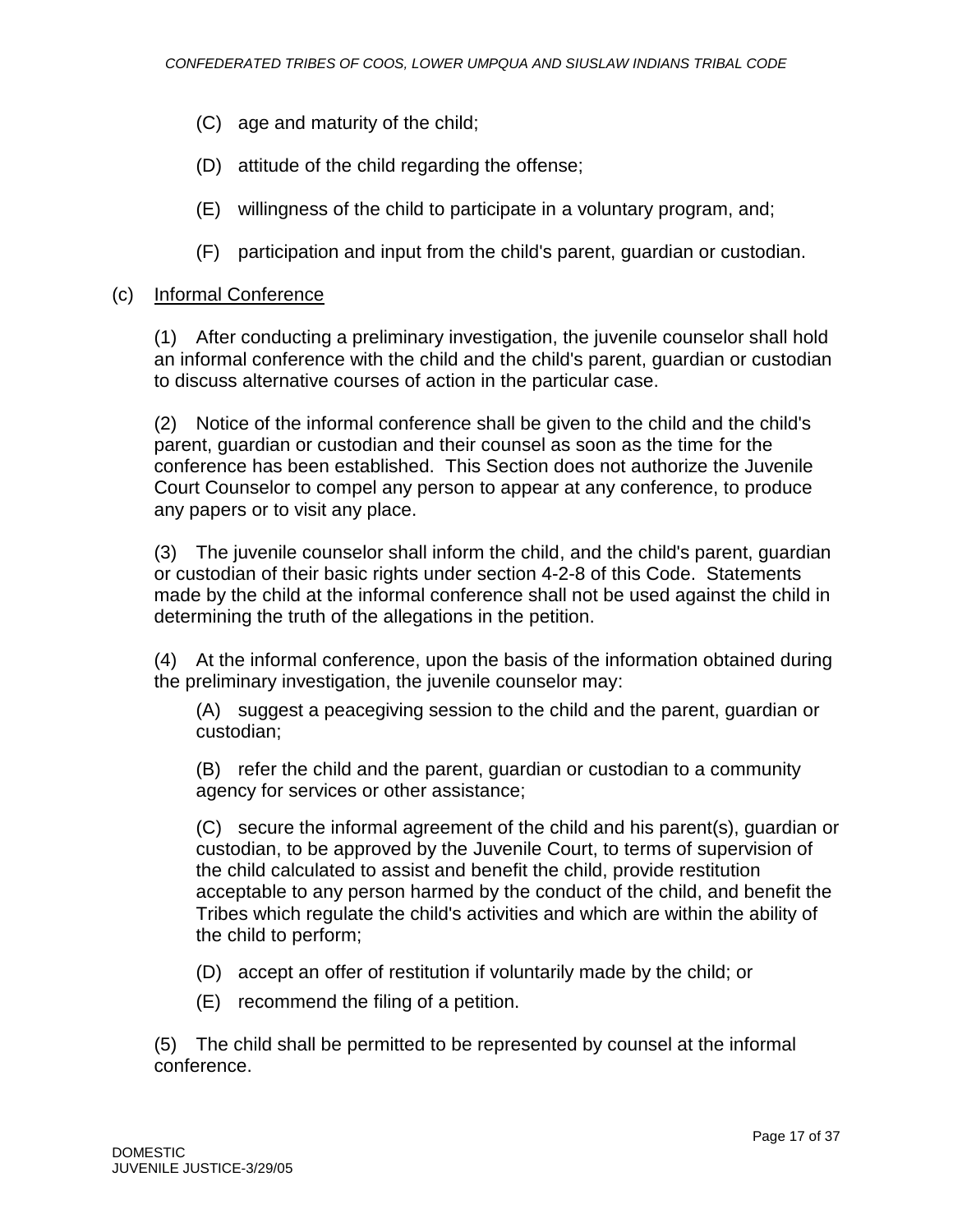(6) If the child does not desire to participate voluntarily in a diversion program, or in a Peacegiving session, the juvenile counselor shall recommend that the juvenile presenter file a petition under section 4-2-11(d) of this Code.

(7) Upon the successful completion of the informal adjustment agreement, the case shall be closed and no further action taken in the case.

(8) If the child fails to successfully complete the terms of his informal adjustment agreement, the juvenile counselor may recommend that a petition be filed in the case under section 4-2-11(d) of this Code.

(9) No statement made during the informal conference may be admitted into evidence at an adjudicatory hearing or any proceeding against the child. Such statements may be used during peacegiving.

## (d) Filing and Content of Petition

Formal "juvenile offender" proceedings shall be instituted by a petition filed by the juvenile presenter on behalf of the Tribes and in the interests of the child. The petition shall be entitled, "In the matter of a child" and shall set forth with specificity:

(1) the name, birth date, residence, and tribal affiliation of the child;

(2) the names and residences of the child's parent, guardian or custodian;

(3) a citation to the specific section(s) of this Code which give the Court jurisdiction over the proceedings;

(4) a citation to the Violations Code or other law or ordinance which the child is alleged to have violated;

(5) a plain and concise statement of facts upon which the allegations are based, including the date, time and location at which the alleged acts occurred; and

(6) whether the child is in custody and, if so, the place of detention and time he was taken into custody.

# 4-2-12 Juvenile Offender - Peacegiving Court

#### (a) Availability of Peacegiving Court

At any time after the filing of a "juvenile offender" petition, and before the entry of a disposition order, the Court may, on motion of the juvenile presenter or that of counsel for the child, suspend the proceedings and refer the matter to the Peacegiving Court .

#### (b) Objection to Peacegiving Court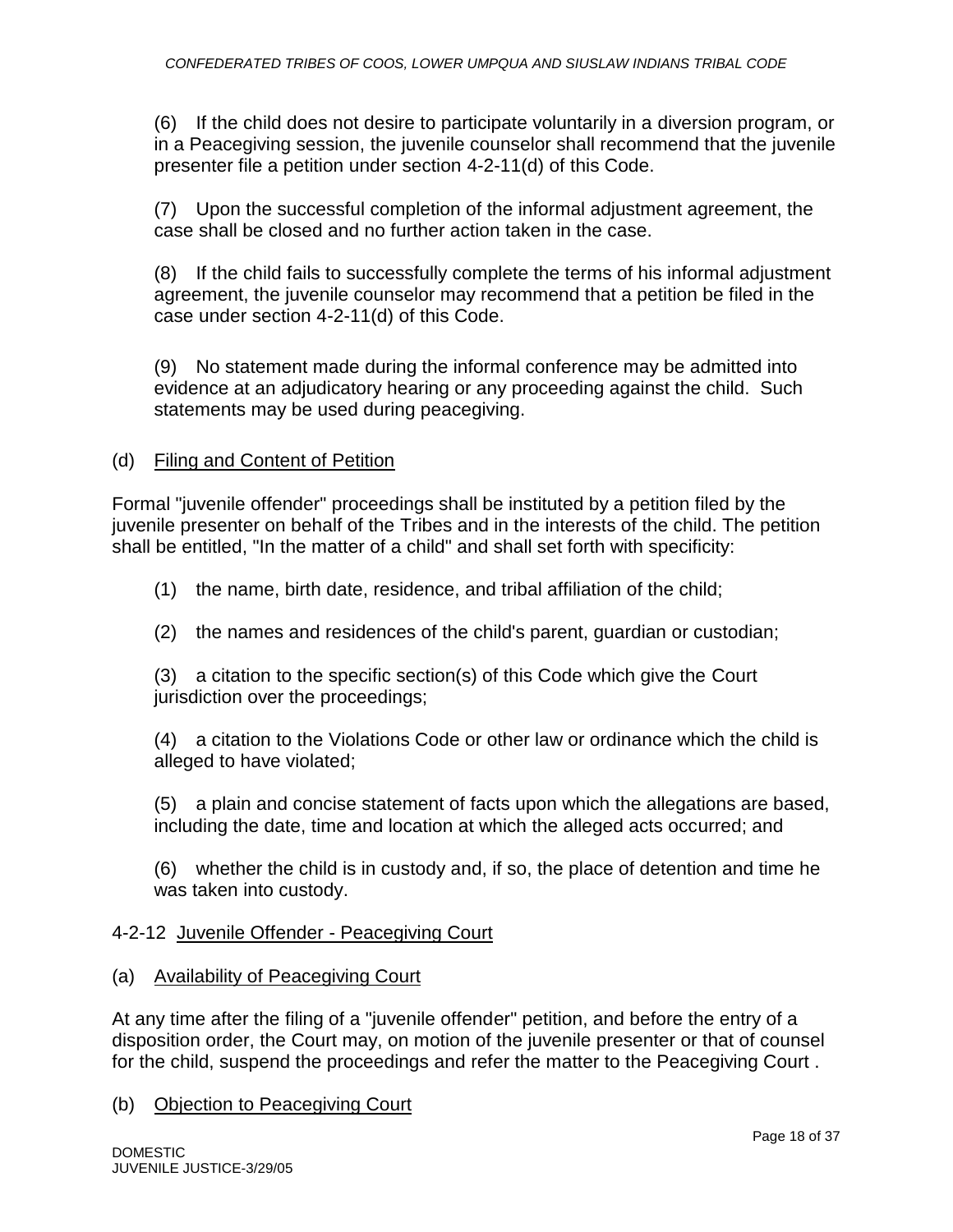If the child objects to a referral to the Peacegiving Court, the Court shall proceed to findings, adjudication and disposition of the case. If the child does not object, but an objection is made by the juvenile presenter after consultation with the juvenile counselor, the Court shall, after considering the objections and the reasons given, proceed to determine whether it is appropriate to refer the matter to the Peacegiving Court and may, in its discretion, refer the matter to the Peacegiving Court.

(c) Upon referral to the Peacegiving Court, proceedings in the Juvenile Court shall be suspended until such time as the Peacegiving Court returns the matter to the Juvenile Court. The Peacegiving Court shall retain jurisdiction of the matter so long as is necessary to fulfill the Peacegiving Process, or until earlier returned to the Juvenile Court upon a determination by the Peacegiving Court that Peacegiving has been ineffective in resolving the issues that brought the child to the court's attention. In no event shall Peacegiving Court jurisdiction extend beyond the eighteenth (18<sup>th</sup>) birthday of the child.

## (d) Failure to Fulfill Terms and Conditions of Peacegiving Court

Prior to the child's eighteenth  $(18<sup>th</sup>)$  birthday, the Peacegiving Court returns the matter to the Juvenile Court because Peacegiving has been ineffective, the Court may:

(1) resume the proceeding in the Juvenile Court at the procedural stage from which is was referred to Peacegiving; or

(2) Dismiss the proceeding if the interests of justice so dictate.

#### (e) New Juvenile Offense Complaint

If prior to either completion or termination of Peacegiving Court proceedings, a new "juvenile offender" complaint is filed against the child and the juvenile counselor has conducted a preliminary inquiry and authorized the filing of a petition upon a finding that informal adjustment is not in the best interest of the child and public, the juvenile presenter may:

(1) file a petition to refer the new offense to the Peacegiving Court for inclusion in the Peacegiving process,

(2) file a petition to revoke Peacegiving Court jurisdiction and return the original matter to the Juvenile Court, or

(3) file a petition on the basis of the new complaint which has been filed against the child.

(f) Dismissal of Petition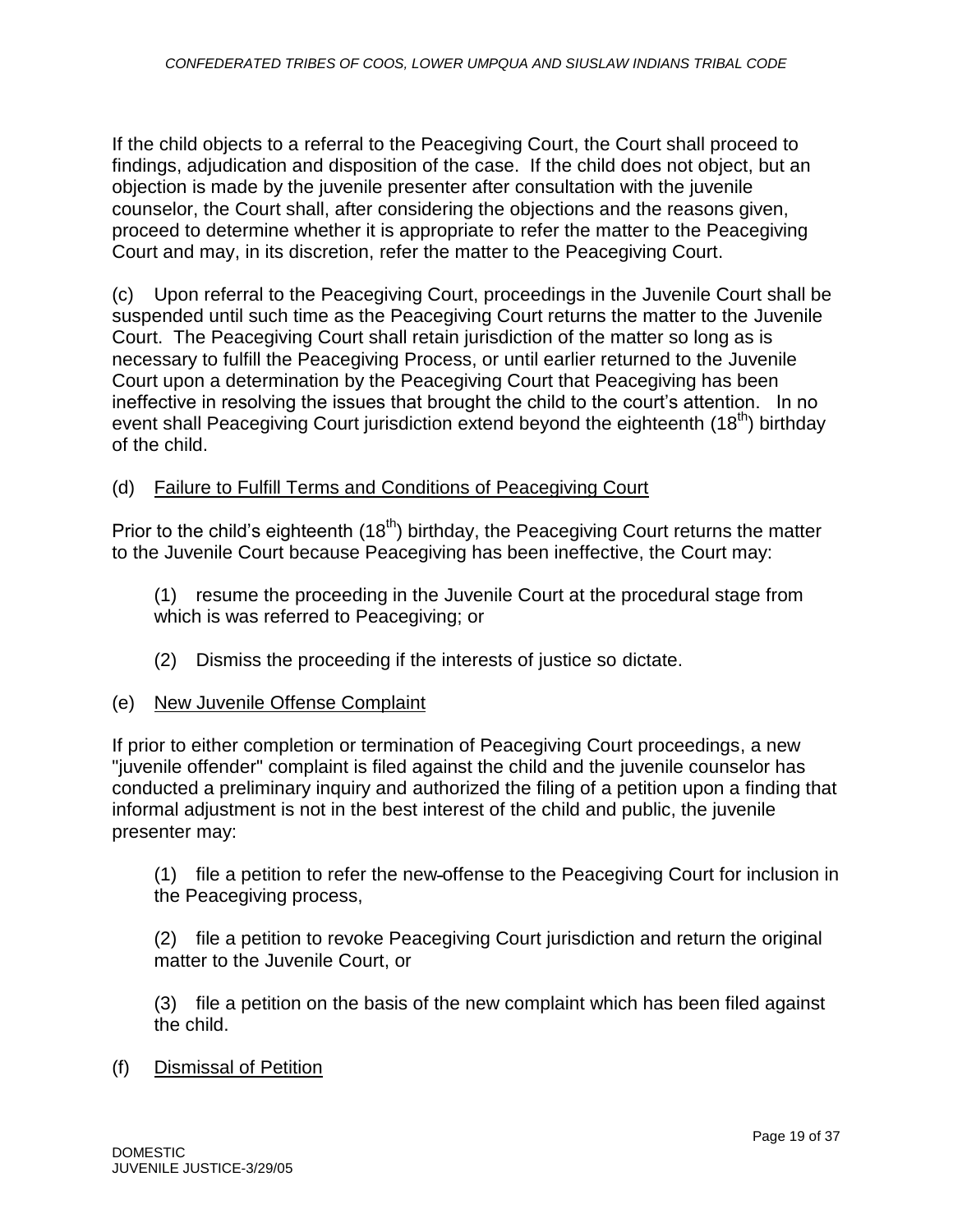A child who is discharged by or who successfully completes a period under Peacegiving Court jurisdiction without reinstatement of the original "juvenile offense" petition shall not again be proceeded against in any court for the same offense alleged in the petition or an offense based upon the same conduct, and the original petition shall be dismissed with prejudice. Nothing in this section precludes a civil suit against the child for damages arising from this conduct.

#### 4-2-13 Juvenile Offender – Adjudication Proceedings

#### (a) Purpose and Conduct of Adjudicatory Hearing

Hearings on "juvenile offender" petitions shall be conducted by the Juvenile Court separate from other proceedings. The Court shall conduct the adjudicatory hearing for the sole purpose of determining whether the child has committed a "juvenile offense". At the adjudicatory hearing, the child and the child's parent, guardian or custodian shall have the applicable rights listed in chapter 4-2-8 of this Code. The general public shall be excluded from the proceedings. Only the parties, their counsel, witnesses, and other persons requested by the parties shall be admitted.

## (b) Time Limitations on Adjudicatory Hearings

If the child remains in custody, the adjudicatory hearing shall be held within ten (10) days of receipt of the "juvenile offender" petition by the Juvenile Court. If the child is released from custody or was not taken into custody, then the adjudicatory hearing shall be held within thirty (30) days of receipt of the "juvenile offender" petition by the Juvenile Court.

#### (c) Notice of Hearing

Notice of the adjudicatory hearing shall be given to the child and the child's parent, guardian or custodian, the child's counsel and any other person the Court deems necessary for the hearing at least five (5) days prior to the hearing in accordance with sections 4-2-10(c) of this Code.

#### (d) Denial of Allegations

If the allegations in the "juvenile offender" petition are denied, the Juvenile Court shall set a date, in accordance with section 4-2-13(b) above, to hear evidence on the petition. If the child remains in custody, the evidentiary hearing shall be set not more than twenty (20) days from the filing of the petition, unless waived by the child.

#### (e) Admission of Allegations

If the child admits the allegations of the petition, the Juvenile Court shall consider a disposition only after a finding that: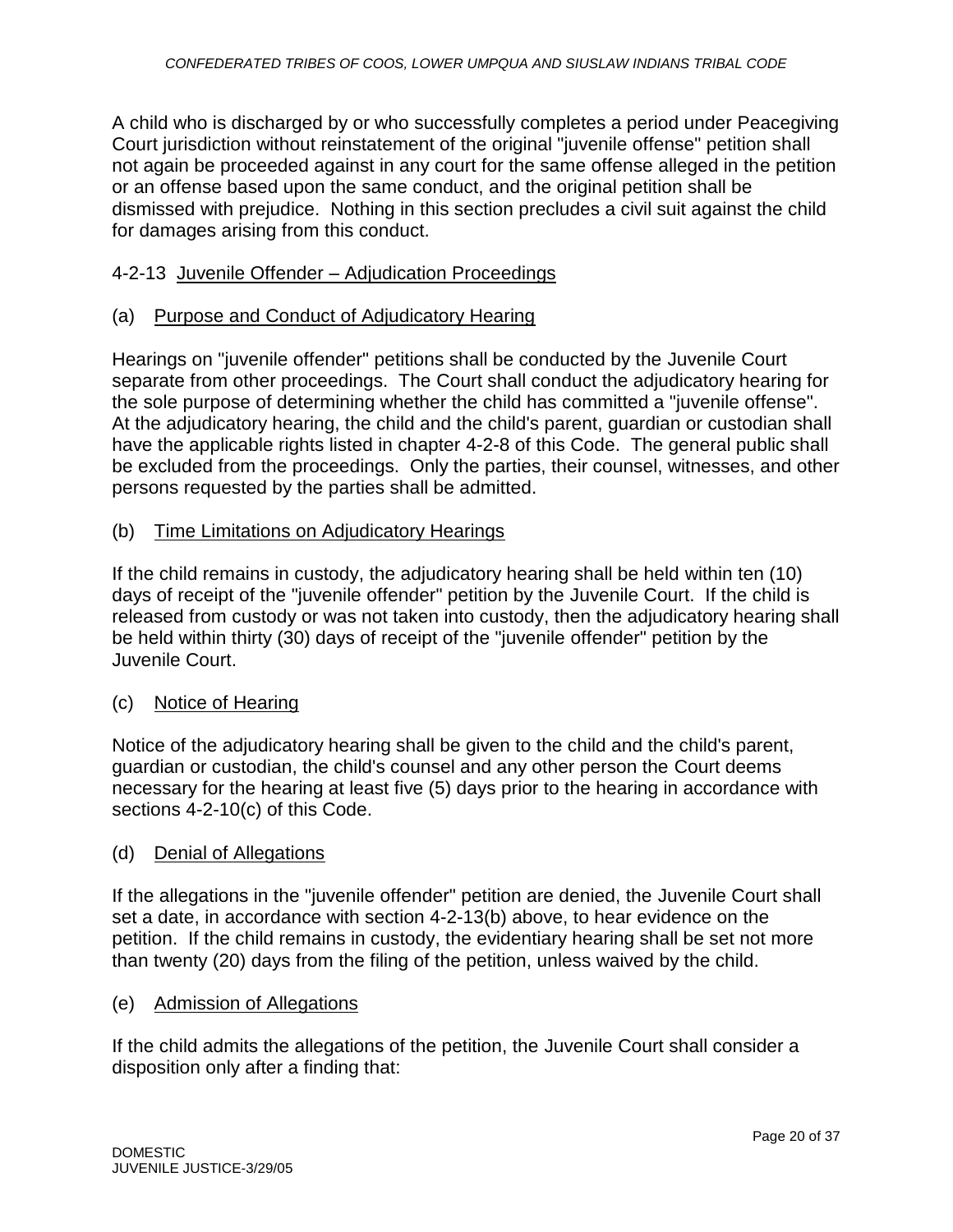(1) the child fully understands his rights under section 4-2-8 of this Code, and fully understands the consequences of his admission;

(2) the child voluntarily, intelligently and knowingly admits all facts necessary to constitute a basis for Juvenile Court action; and

(3) the child has not, in his statements on the allegations, set forth facts, which if found to be true, would be a defense to the allegations.

## (f) "Juvenile Offender" - Finding After Admission

If the Court finds that the child has validly admitted the allegations contained in the petition, the Court shall make and record its finding and schedule a disposition hearing in accordance with section 4-2-15 of this Code. Additionally, the court shall specify in writing whether the child is to be continued in an out of the home placement pending the disposition hearing.

(g) "Juvenile Offender" Finding After Hearing

If the Court finds on the basis of proof beyond a reasonable doubt that the allegations contained in the petition are true, the Court shall make and record its finding and schedule a disposition hearing in accordance with section 4-2-15 of this Code. Additionally, the Court shall specify in writing whether the child is to be continued in an out-of-home placement pending the disposition hearing.

#### (h) Dismissal of Petition

If the Court finds that the allegations on the "juvenile offender" petition have not been established beyond a reasonable doubt, it shall dismiss the petition and order the child released from any detention imposed in connection with the proceeding.

#### 4-2-14 Juvenile Offender - Predisposition

Studies, Reports and Examinations

(a) Predisposition Study and Report

The Court shall direct the juvenile counselor to prepare a written predisposition study and report for the Court concerning the child, the child's family, environment, and any other matter relevant to need for treatment or other appropriate disposition of the case when:

- (1) the child has been adjudicated as a "juvenile offender"; or
- (2) a notice of intent to admit the allegations of the petition has been filed.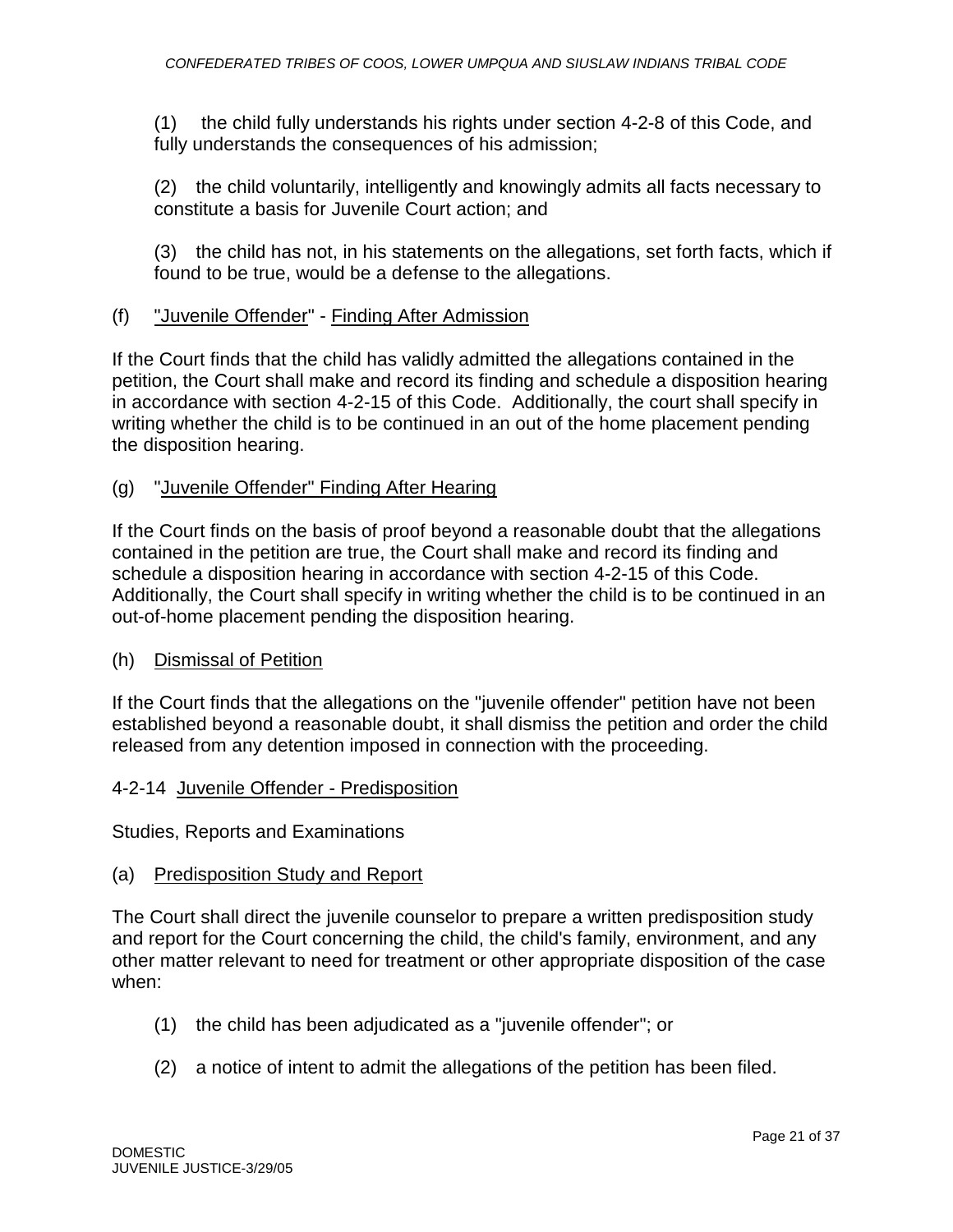# (b) Contents of Predisposition Study and Report

The report shall contain a specific plan for the child, aimed at resolving the problems presented in the petition. The report shall contain a detailed explanation showing the necessity for the proposed plan of disposition and the benefits to the child under the proposed plan. Preference shall be given to the dispositional alternatives which are least restrictive of the child's freedom and are consistent with the interests of the community.

# (c) Medical Assessment and Treatment for Alcohol or Substance Abuse

The Juvenile Court may order a medical assessment of a child adjudicated to have committed a "juvenile offense" relating to or involving alcohol or substance abuse to determine the mental or physical state of the child so that appropriate steps can be taken to protect the child's health and well-being.

# (d) Pre-Adjudication Examination of Emotionally or Developmentally Disabled Child

Where there are indications that the child may be emotionally disturbed or developmentally disabled, the court, on a motion by the juvenile presenter or counsel for the child, may order the child to be tested by a qualified psychiatrist, psychologist or licensed psychometrician prior to a hearing on the merits of the petition. An examination made prior to the hearing, or as a part of the predisposition study and report, shall be conducted on an outpatient basis unless the court finds that placement in a hospital or other appropriate facility is necessary.

# (e) Pre-Disposition Examinations

The Court may order an examination of a child adjudicated as a "juvenile offender" by a physician, psychiatrist or psychologist. The Court may also, following the adjudicatory hearing, order the examination by a physician, psychiatrist or psychologist of a parent or custodian who gives his consent and whose ability to care for or supervise a child is an issue before the court at the dispositional hearing.

# (f) Transfer for Diagnosis

The Court may order that a child adjudicated as a "juvenile offender" be transferred to an appropriate facility for a period of not more than sixty (60) days for purposes of diagnosis with direction that the Court be given a written report at the end of that period indicating the disposition which appears most suitable.

#### (g) Submission of Reports

Evaluations, assessments, dispositional reports and other material to be considered by the Court in a juvenile hearing shall be submitted to the Court and to the parties no later than three (3) days before the scheduled hearing date. A declaration including reasons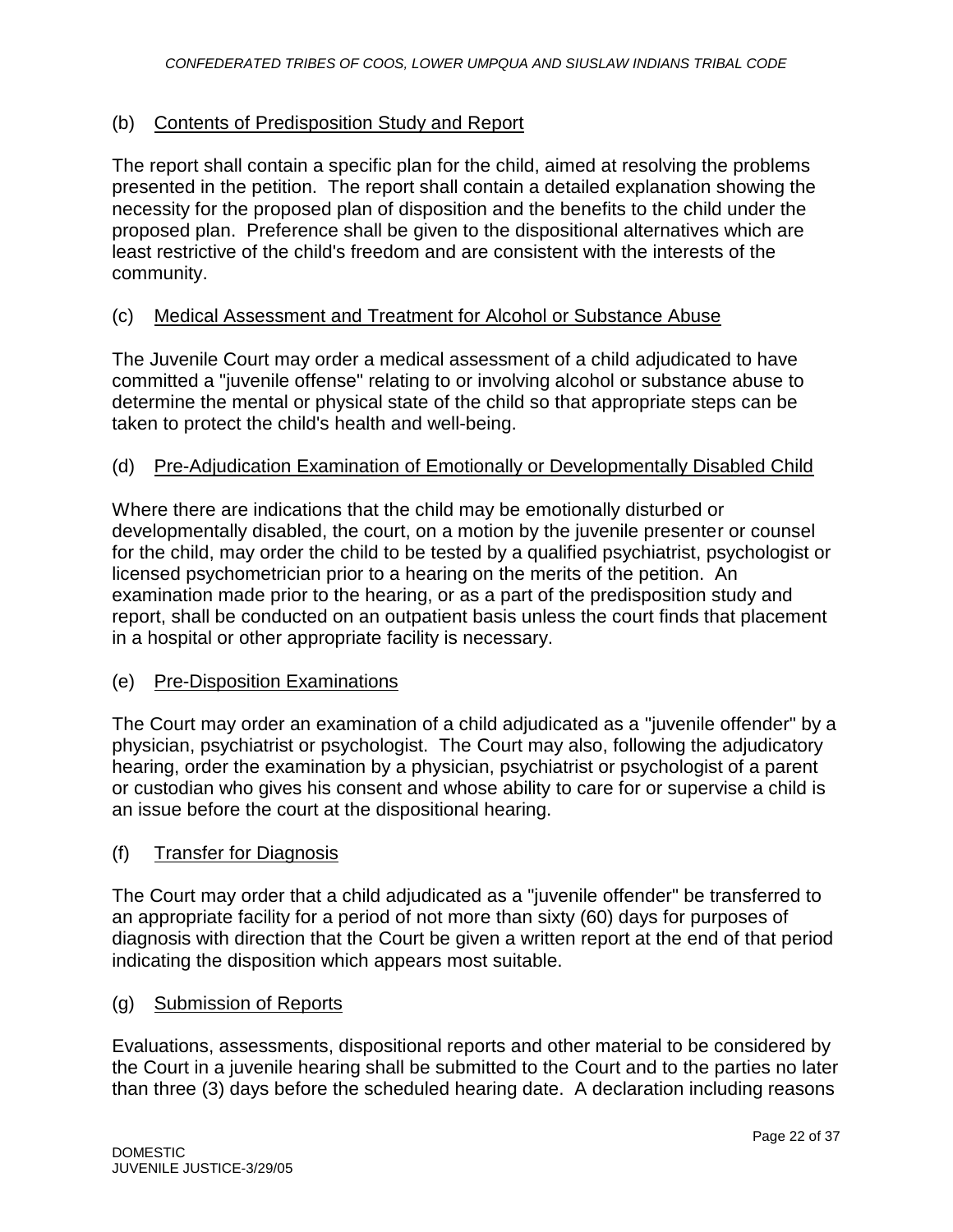why a report has not been completed shall be filed with the Court no later than three (3) days before the scheduled hearing date if the report will not be submitted before the deadline. The Court may in its discretion dismiss a petition if the necessary reports, evaluations or other material have not been submitted in a timely manner.

### 4-2-15 Juvenile Offender – Disposition Proceedings

#### (a) Purpose and Conduct of Disposition Hearing

Disposition hearings shall be conducted by the Juvenile Court separate from other proceedings. The Court shall conduct the disposition hearing to determine how to resolve a case after it has been determined at the adjudicatory hearing that the child has committed a specific "juvenile offense." The Court shall make and record its dispositional order in accordance with sections 4-2-15(e) and 4-2-16. At the disposition hearing, the child and the child's parent, guardian or custodian shall have the applicable rights listed in chapter 4-2-8 of this Code. The public shall be excluded from the proceedings. Only the parties, their counsel, witnesses, and persons requested by the parties shall be admitted.

#### (b) Time Limitations on Disposition Hearings

If the child remains in custody, the disposition hearing shall be held within ten (10) days after the adjudicatory hearing. If the child is released from custody or was not taken into custody, then the disposition hearing shall be held within twenty (20) days after the adjudicatory hearing.

#### (c) Notice of Disposition Hearing

Notice of the disposition hearing shall be given to the child and the child's parent, guardian or custodian, the child's counsel and any other person the court deems necessary for the hearing at least five (5) days prior to the hearing in accordance with sections 4-2-10(c) of this Code.

#### (d) Evidence and Reports

In the disposition hearing, the Court may consider all relevant and material evidence determining the questions presented, including oral and written reports, and may rely on such evidence to the extent of its probative value even though not otherwise competent. The Court shall consider any predisposition report, physician's report or social study it may have ordered and afford the child, the child's parent, guardian or custodian and the child's counsel an opportunity to controvert the factual contents and conclusions of the report(s). The Court shall also consider the alternative predisposition report or recommendations prepared by the child or the child's counsel, if any.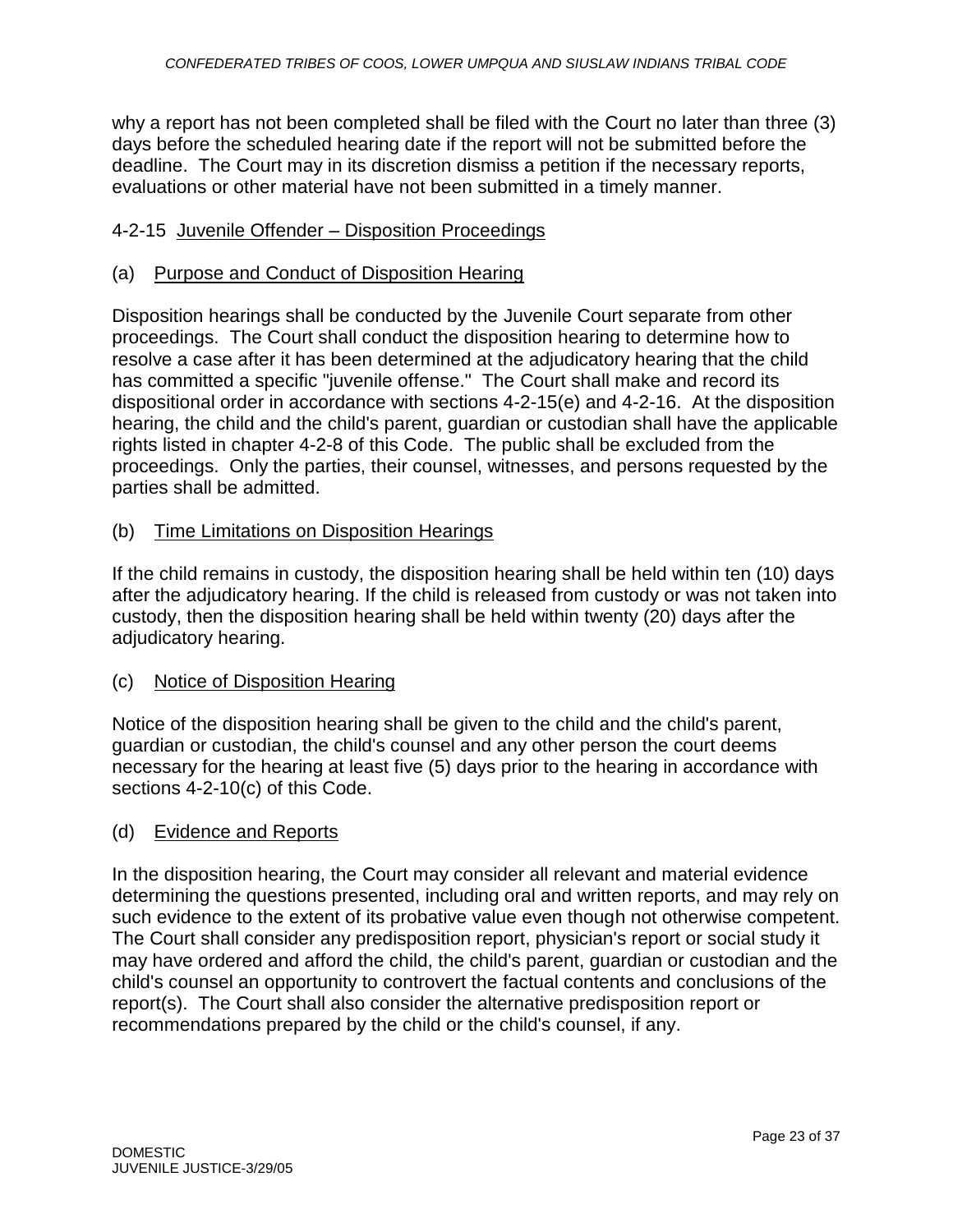### (e) Disposition Alternatives

If a child is found by the Court to be a "juvenile offender," the Court may make and record any of the following orders of disposition for the child's supervision, care and rehabilitation:

(1) permit the child to remain with parent, guardian or custodian, subject to such conditions and limitations as the court may prescribe;

(2) place the child in the legal custody of a relative or other suitable person, subject to such conditions and limitations as the court may prescribe;

(3) order the child to pay restitution (as defined in section  $4-2-2(c)$  of this Code);

(4) place the child under protective supervision (as defined in section 4-2-2(c) of this Code) under such conditions and limitations as the Court may prescribe;

(5) place the child on probation (as defined in section 4-2-2(c) of this Code) under such conditions and limitations as the Court may prescribe; or

(6) place the child in a juvenile facility designated by the Court, including alcohol or substance abuse emergency shelter or halfway house, emergency foster home, foster home, group home, shelter home, or secure juvenile detention facility.

## 4-2-16 Juvenile Offender – Review, Modification, Revocation, Extension or Termination of Dispositional Orders

#### (a) Mandatory Review of Disposition Order

Dispositional orders are to be reviewed at the Court's discretion at least once every six (6) months.

(b) Modification, Revocation, or Extension of Disposition Order

The Court may hold a hearing to modify, revoke, or extend a disposition order at any time upon the motion of;

- (1) the child;
- (2) the child's parent, guardian or custodian;
- (3) the child's counsel
- (4) the juvenile counselor,
- (5) the juvenile presenter;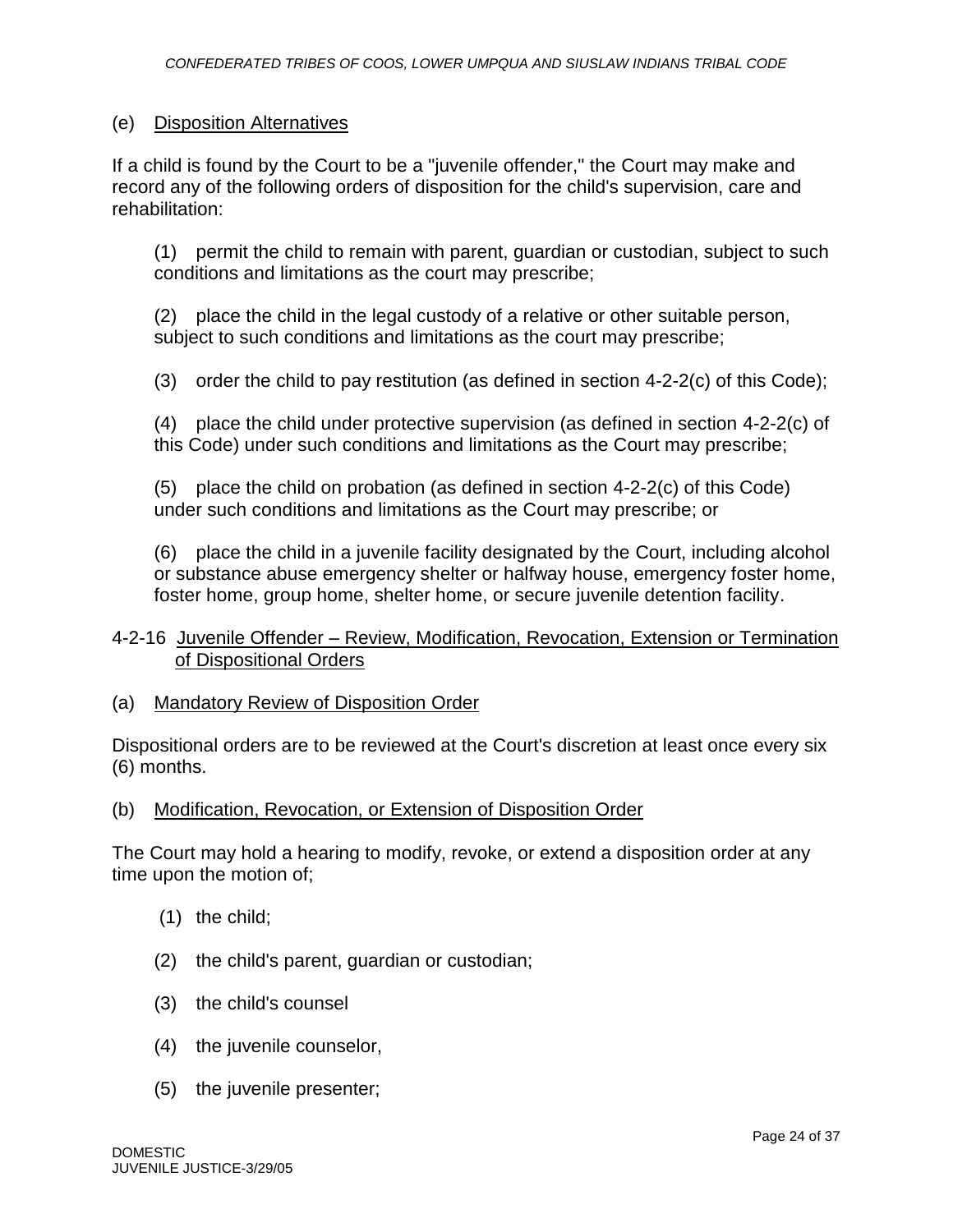(6) the institution, agency or person vested with the legal custody of the child or responsibility for protective supervision; or

(7) the Court on its own motion.

# (c) Hearing to Modify, Revoke or Extend Disposition Order

A hearing to modify, revoke or extend the disposition order shall be conducted according to sections 4-2-15(a), 4-2-15(c), 4-2-15(d) and 4-2-15(e) of this Code.

(d) Automatic Termination of Disposition Order

When the child reaches eighteen (18) years of age, all disposition orders shall automatically terminate, unless the original disposition order was made within one (1) year of the child's eighteenth (18th) birthday or after the child had reached eighteen (18) years of age, in which case the disposition order may not continue for more than one (1) year. The records concerning the child shall be destroyed according to section 4-2-21(c) of this Code.

# 4-2-17 Child in Need of Supervision– Interim Care

(a) Limitation on Taking Into Custody

No child who is alleged to be a child in need of supervision may be taken into custody unless such taking into custody is in accordance with provision for "interim care set forth in this section.

# (b) Interim Care Without Court Order

A child may be taken into interim care by a law enforcement officer without order of the court only when:

(1) the officer has reasonable grounds to believe that the child is in circumstances which constitute a substantial danger to the child's physical safety; or

(2) an agency legally charged with the supervision of the child has notified a law enforcement agency that the child has run away from a placement ordered by the Court under chapter 4-2-20 of this Code.

#### (c) Procedure for Interim Care

A law enforcement official taking a child into custody under the interim care provisions of this Code shall immediately: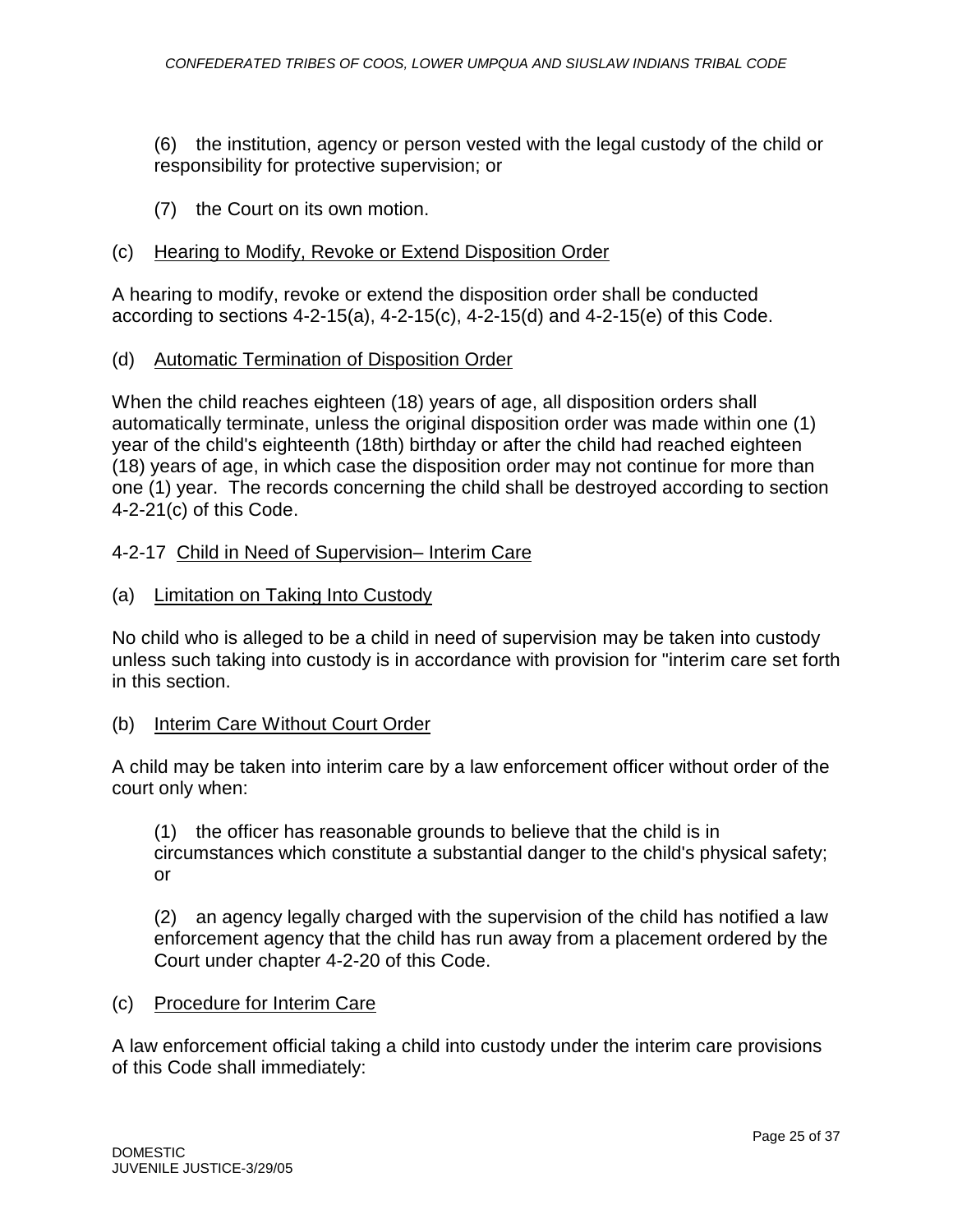(1) inform the child of the reasons for the custody;

(2) contact the juvenile counselor who shall designate placement of the child in an appropriate juvenile shelter care facility as designated by the court;

(3) take the child to the placement specified by the juvenile counselor, or in the event of the unavailability of a juvenile counselor, to an appropriate juvenile shelter care facility as designated by the court; and,

- (4) inform the child's family in accordance with section 4-2-17(d) of this Code.
- (d) Notification of Family

The law enforcement officer or the juvenile counselor shall immediately notify the child's parent, guardian or custodian of the child's whereabouts, the reasons for taking the child into custody, and the name and telephone number of the juvenile counselor who has been contacted. Efforts to notify the child's parent, guardian or custodian shall include telephone and personal contacts at the home or place of employment or other locations where the person is known to frequent with regularity. If notification cannot be provided to the child's parent, guardian or custodian, the notice shall be given to a member of the extended family of the parent, guardian or custodian and to the child's extended family.

#### (e) Time Limitation on Interim Care

Under no circumstances shall any child taken into interim care under section 4-2-17(b) of this Code be held involuntarily for more than forty-eight (48) hours.

(f) Restrictions on Placement

A child taken into interim care shall not be placed in a jail or other facility intended or used for the incarceration of adults charged or convicted of criminal offenses. If a child taken into interim care is placed in a facility used for the detention of "juvenile offenders" or alleged "juvenile offenders," he must be detained in a room separate from the "juvenile offenders" or alleged "juvenile offenders."

#### (g) Restriction on Transportation

A child taken into interim care shall not be placed or transported in any police or other vehicle which at the same time contains an adult under arrest, unless this section cannot be complied with due to circumstances in which any delay in transporting the child to an appropriate juvenile shelter care facility would be likely to result in substantial danger to the child's physical safety. Said circumstances shall be described in writing to the supervisor of the driver of the vehicle within forty-eight (48) hours after any transportation of a child with an adult under arrest.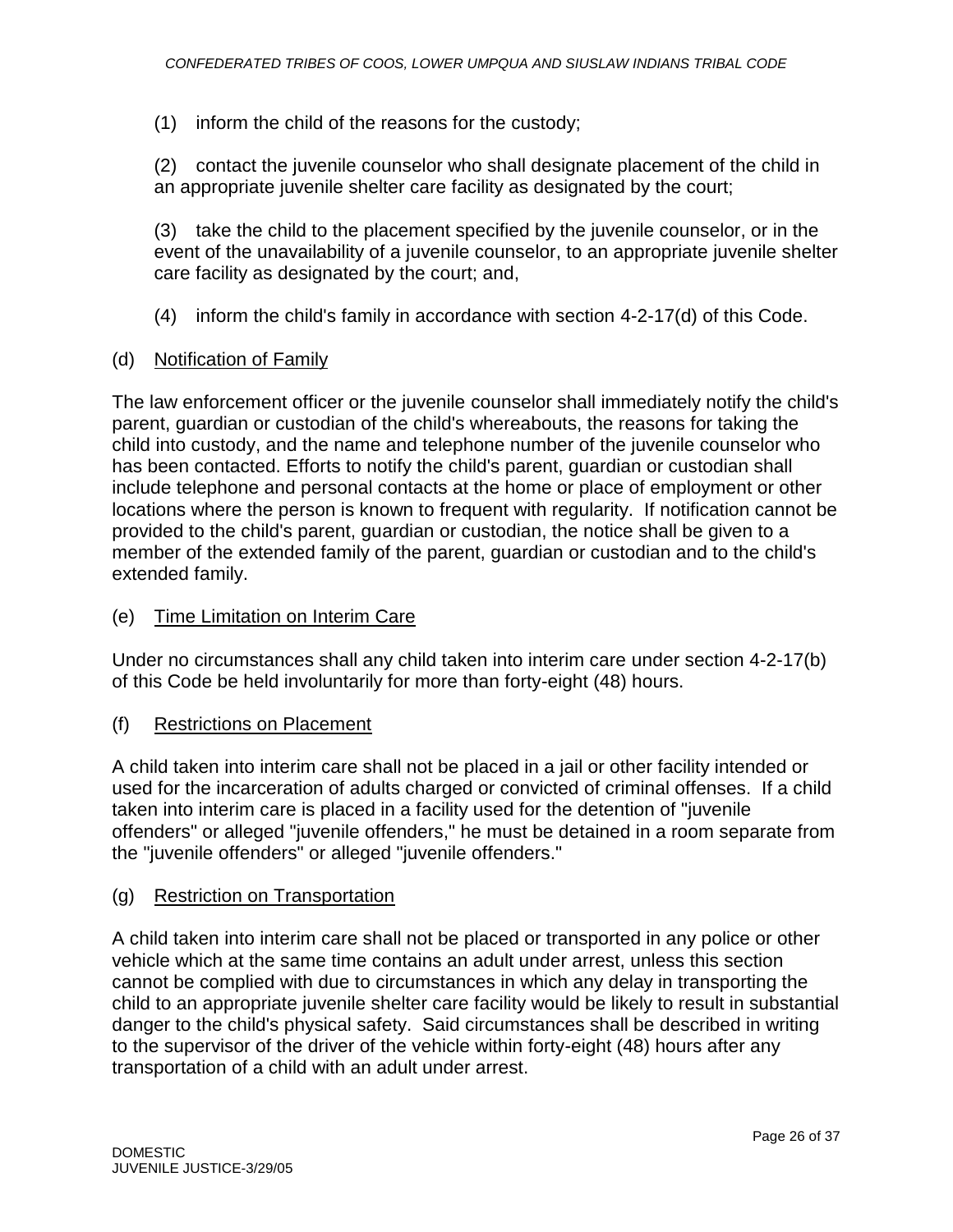## (h) Voluntary Services

The juvenile counselor shall offer and encourage the child and the child's family, guardian or custodian to voluntarily accept social services.

### (i) Voluntary Return Home

If a child has been taken into interim care under the provisions of section 4-2-17(b) of this Code and the child's parent, guardian or custodian agree to the child's return home, the child shall be returned home as soon as practicable by the child's parent, guardian or custodian or as arranged by the juvenile counselor.

## (j) Shelter and Family Services Needs Assessment

If the child refuses to return home and if no other living arrangements agreeable to the child and to the child's parent, guardian or custodian agree to the child's return home, the child shall be returned home as soon as practicable by the child's parent, guardian or custodian. The juvenile counselor also shall refer the child and his family to an appropriate social services agency for a family services needs assessment.

#### 4-2-18 Child in Need of Supervision– Initiation of Proceedings

## (a) Who May Submit Requests

Requests stating that a child is in need of supervision may be submitted by the child; the child's parent, guardian or custodian; an appropriate social services agency; the juvenile counselor. The issuance and filing of a citation by tribal police which alleges a violation of the Tribes' Violations Code that may only be committed by a minor, shall also constitute a request to file a petition under this section. A request stating that a child is habitually and without justification absent from school may also be submitted by an authorized representative of a local school board or governing authority of a private school but only if the request is accompanied by a declaration in which the authorized representative swears that the school has complied with each of the steps set forth in section 4-2-18(g) of this Code.

#### (b) Referral of Requests to Juvenile Counselor; Informal Conference

Requests stating that a child is in need of supervision shall be referred to the juvenile counselor, who shall assist either a child or a child's parent, guardian or custodian in obtaining appropriate and available services, as well as assisting in any subsequent filing of a petition alleging that the child is in need of supervision.

(1) The Juvenile Court Coordinator will hold an informal conference with the child and the child's parent, guardian or custodian, and any other persons, including the Tribal prosecutor, whose presence is considered appropriate by the Juvenile Court Coordinator regarding alternatives to the filing of a Petition if: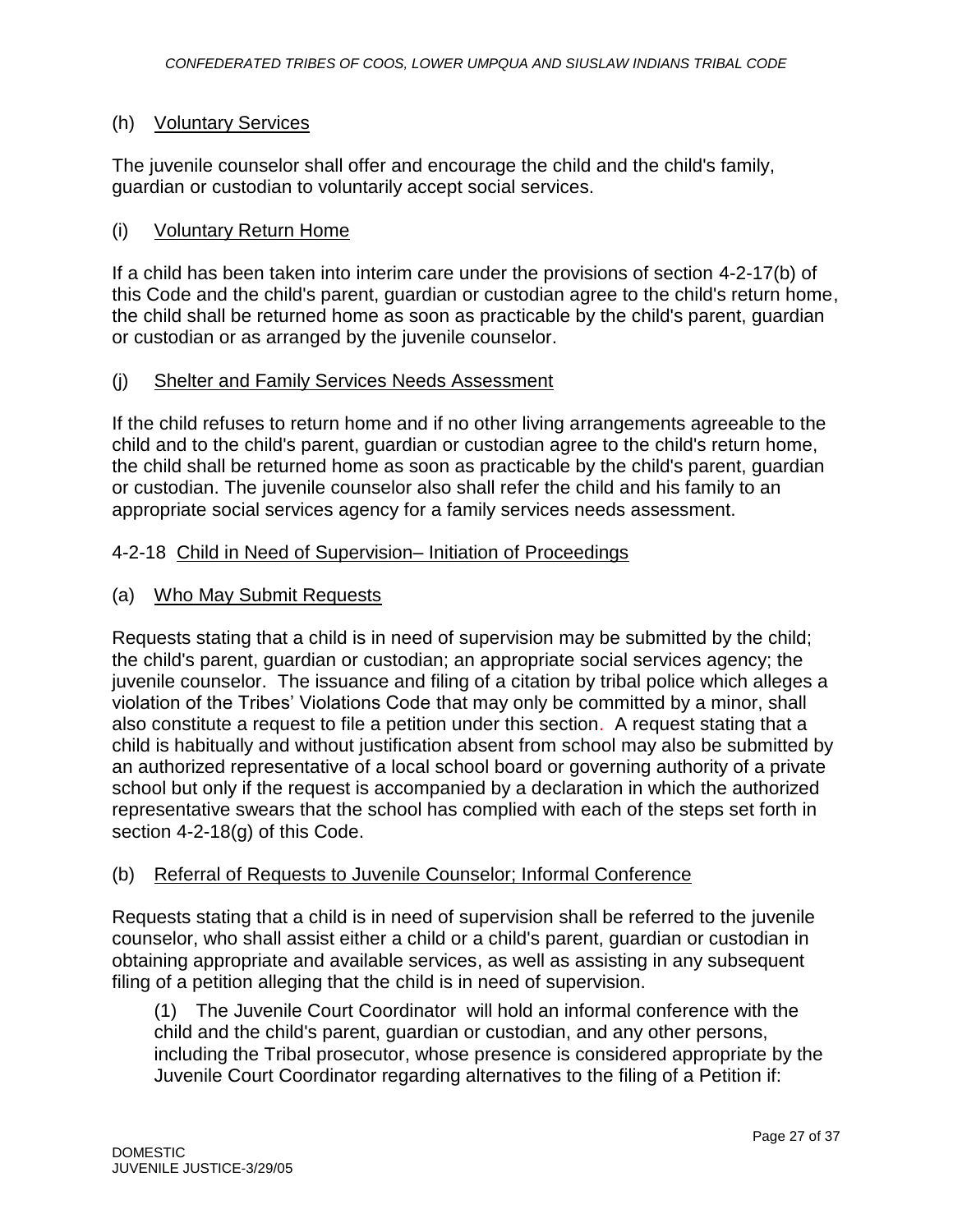(A) the admitted facts bring the case within the jurisdiction of the Juvenile Court;

(B) an informal agreement of the matter would be in the best interest of the child and the Tribes; and

(C) the child and his parent, guardian or custodian consent to an informal agreement with knowledge that the consent is voluntary.

(2) Notice

Notice of the informal conference shall be given to the child and the child's parent, guardian or custodian and their counsel as soon as the time for the hearing has been established. This Rule does not authorize the Juvenile Court Coordinator to compel any person to appear at any conference, to produce any papers or to visit any place.

# (3) Evidence

No statement made during the informal conference may be admitted into evidence at an adjudicatory hearing or any proceeding against the child. Such statements may be used during peacegiving.

# (4) Disposition at Informal Conference

At the informal conference, the Juvenile Court Coordinator may:

(A) suggest a peacegiving session to the child and the parent, guardian or custodian;

(B) refer the child and the parent, guardian or custodian to a community agency for services or other assistance;

(C) secure the informal agreement of the child and his parent(s), guardian or custodian, to be approved by the Juvenile Court, to terms of supervision of the child calculated to assist and benefit the child, provide restitution acceptable to any person harmed by the conduct of the child, and benefit the Tribes which regulate the child's activities and which are within the ability of the child to perform;

- (D) accept an offer of restitution if voluntarily made by the child; or
- (E) recommend the filing of a Petition.

# (c) Withdrawal of Request

A request stating that a child is in need of supervision may be withdrawn by the party submitting the request at any time prior to the adjudication of any petition filed in proceedings.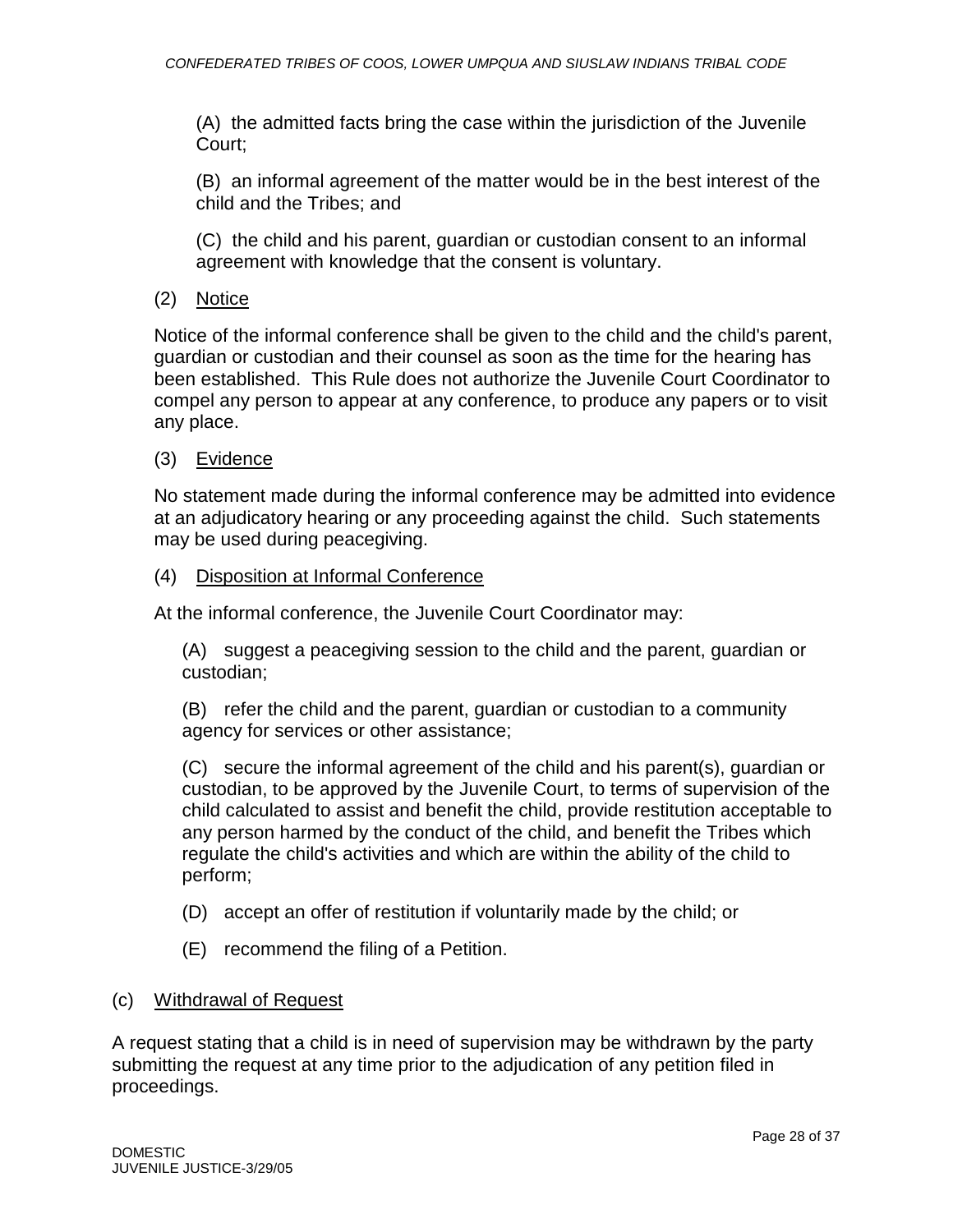### (d) Authorization to File Petition

A petition alleging that a child is in need of supervision shall not be filed unless the juvenile presenter has determined and endorsed upon the petition that the filing of the petition is in the best interest of the child and his family.

### (e) Petition--Required Signatures

A petition alleging that a child is in need of supervision shall be signed by both the juvenile presenter and the party submitting the request as authorized in section 4-2- 18(a) of this Code.

#### (f) Petition--Form and Contents

A petition alleging that a child is in need of supervision shall be entitled, "In the Matter of \_\_\_\_\_\_\_, a child," and shall set forth with specificity.

(1) the name, birth date and residence address of the child and whether the child is the complainant or respondent in the proceedings;

(2) the name and residence address of the parents, guardian or custodian of the child and whether the parents, guardian or custodian are the complainant or respondent in the proceedings;

(3) that the child is a child is in need of supervision as defined in section 4-2-2(c) of this Code;

(4) that the petitioner has exhausted or the respondent has refused appropriate and available services as evidenced by a report which shall be prepared and submitted by the juvenile counselor at the same time the petition is filed, or, in the case of petition based upon a child's alleged habitual and unjustifiable absence from school, that a declaration as required under section 4-2-18(a) of this Code has been filed by a school official;

(5) that Court intervention is necessary to secure services which are accessible to the Court; and

(6) the additional required allegations set forth in either section 4-2-18(g) or section 4-2-18(h) of this Code.

#### (g) Petition--Additional Required Allegations for School Absence

In addition to the allegations required under section 4-2-18(f) of this Code, a petition alleging that a child is habitually and without justification absent from school shall also allege the following: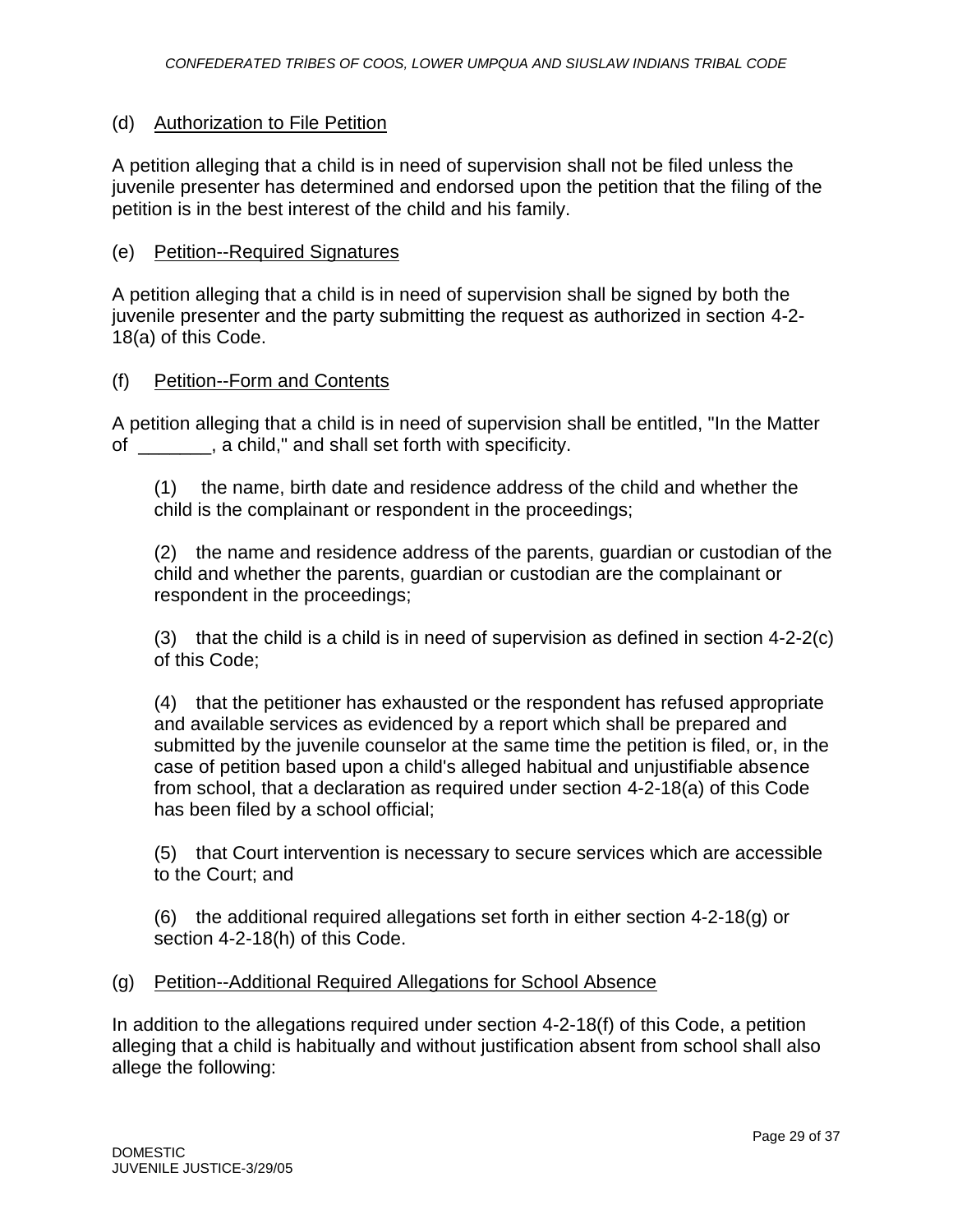(1) that the school and a child's parent, guardian or custodian have held a meeting, or the child's parent, guardian or custodian has refused to attend a meeting to discuss the child's habitual and unjustified absence from school;

(2) that the school has provided an opportunity for counseling to determine whether a curriculum change (as defined in section 4-2-2(c) of this Code) would resolve the child's problem and if the local school board or governing authority of a private school provides an alternative education program, that the child has been provided with an opportunity to enroll in the alternative education program;

(3) that the school has conducted a review of the child's educational status which may include medical, psychological and/or educational testing of the child in accordance with the school regulations to determine whether learning problems may be a cause of the child's absence from school and, if so, what steps have been taken to overcome the learning problems;

(4) that the social worker or other appropriate official of the child's school has conducted an investigation to determine whether social problems may be a cause of the child's absence from school and, if so, what appropriate action has been taken; and

(5) that the school has sought assistance from appropriate agencies and resources available to the local school board or private school, or has referred the matter to a local social services agency for the purpose of utilizing and coordinating such agencies and resources.

# (h) Petition-Additional Required Allegations for Breakdown In The Parent-Child Relationship

In addition to the allegations required under section 4-2-18(f) of this Code, a petition alleging that there is a breakdown in the parent-child relationship shall also allege that the filing of the petition was preceded by complying with each of the following that are applicable and appropriate:

(1) the child and his family have participated in counseling or either the child or his family has refused to participate in family counseling;

(2) the child has been placed in the home of a relative, if available, or the child has refused placement in the home of a relative;

(3) the child has sought assistance at an appropriate juvenile shelter care facility for runaways or the child has refused assistance from such a facility; and

(4) the child has been placed in a foster home or the child has refused placement in a foster home.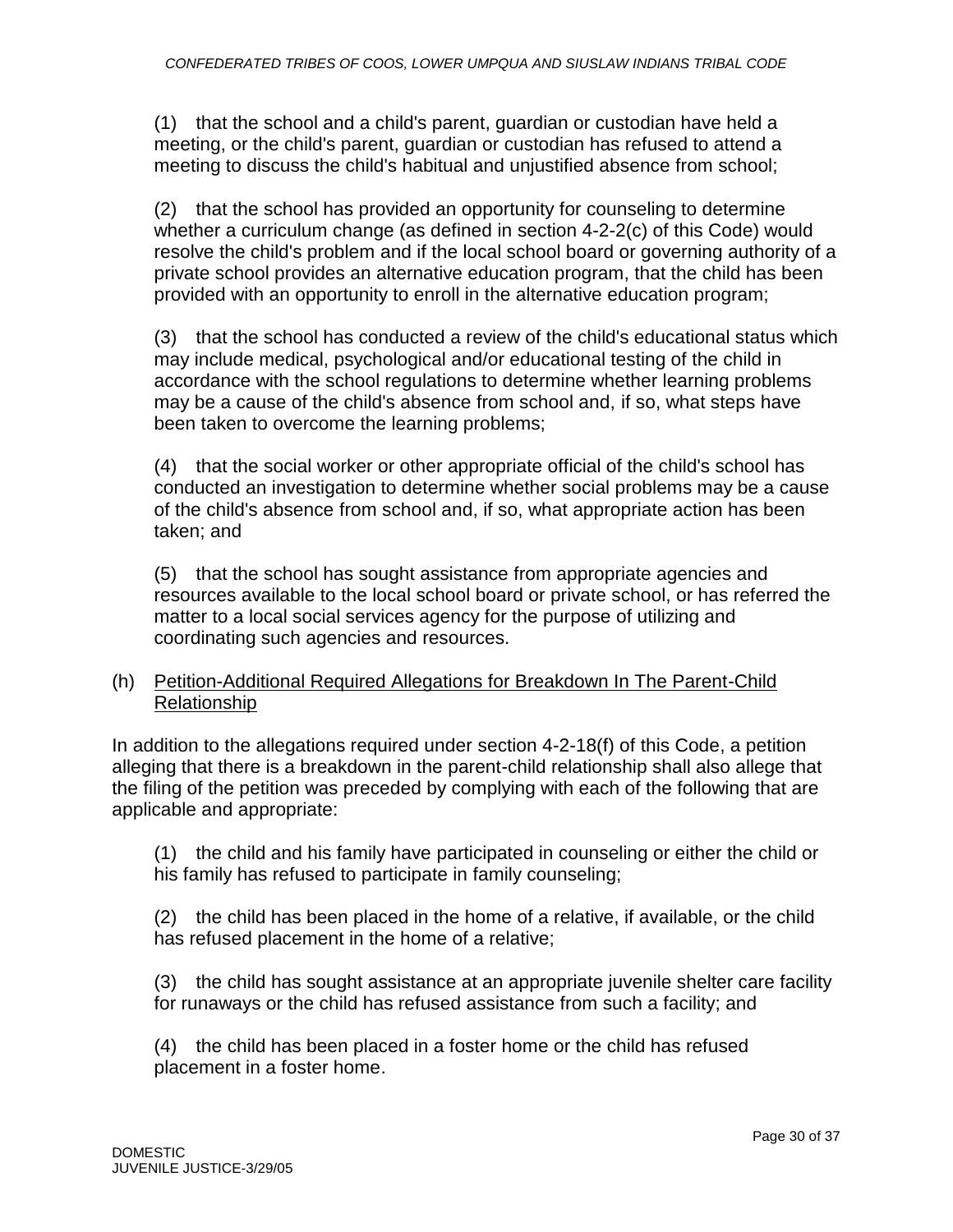# (i) Summons in a Child-is-in-need-of-Supervision Proceeding

After a petition alleging that a child is in need of supervision has been filed, summonses shall be issued directly to the child, the child's parent, guardian or custodian, their counsel and to such other persons as the court considers proper or necessary parties. The content and service of the summons shall be in accordance with section 4-2-10(c).

## 4-2-19 Child in Need of Supervision–Peacegiving Court

## (a) Availability of Peacegiving Court

At any time after the filing of a petition alleging that a child is in need of supervision, and before the entry of a disposition order, the Court may, on motion of the juvenile presenter or that of counsel for the child, suspend the proceedings and refer the matter to the Peacegiving Court .

## (b) Objection to Peacegiving Court

If the child objects to a referral to the Peacegiving Court, the Court shall proceed to findings, adjudication and disposition of the case. If the child does not object, but an objection is made by the juvenile presenter after consultation with the juvenile counselor, the Court shall, after considering the objections and the reasons given, proceed to determine whether it is appropriate to refer the matter to the Peacegiving Court and may, in its discretion, refer the matter to the Peacegiving Court.

(c) Upon referral to the Peacegiving Court, proceedings in the Juvenile Court shall be suspended until such time as the Peacegiving Court returns the matter to the Juvenile Court. The Peacegiving Court shall retain jurisdiction of the matter so long as is necessary to fulfill the Peacegiving Process, or until earlier returned to the Juvenile Court upon a determination by the Peacegiving Court that Peacegiving has been ineffective in resolving the issues that brought the child to the court's attention. In no event shall Peacegiving Court jurisdiction extend beyond the eighteenth (18<sup>th</sup>) birthday of the child.

# (d) Failure to Fulfill Terms and Conditions of Peacegiving Court

Prior to the child's eighteenth  $(18<sup>th</sup>)$  birthday, the Peacegiving Court returns the matter to the Juvenile Court because Peacegiving has been ineffective, the Court may:

(1) resume the proceeding in the Juvenile Court at the procedural stage from which is was referred to Peacegiving; or

(2) Dismiss the proceeding if the interests of justice so dictate.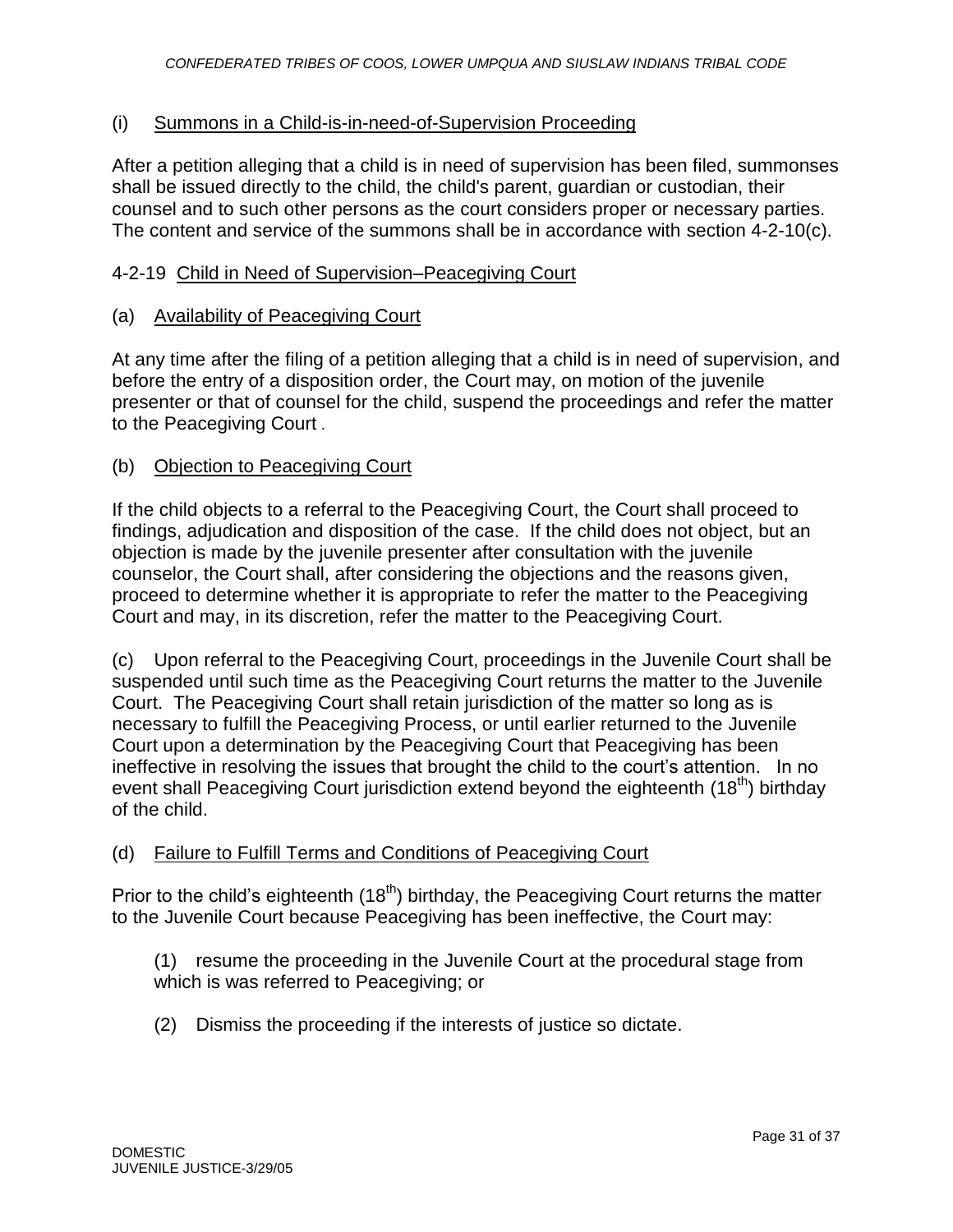#### 4-2-20 Child in Need of Supervision – Hearings and Disposition

### (a) Conduct of Hearings

Child-in-need-of-supervision hearings shall be conducted by the Juvenile Court separate from other proceedings. At all hearings, the child and the child's family, guardian or custodian shall have the applicable rights listed in chapter 4-2-8 of this Code. The general public shall be excluded from the proceedings. Only the parties, their counsel, witnesses and other persons requested by the parties shall be admitted.

#### (b) Notice of Hearings

Notice of all child-in-need-of-supervision hearings shall be given to the child, the child's parent, guardian or custodian, their counsel, and any other person the court deems necessary for the hearing at least five (5) days prior to the hearing in accordance with sections 4-2-10(c) code.

#### (c) Adjudicatory Hearing

The Court, after hearing all of the evidence bearing on the allegations contained in the petition, shall make and record its findings as to whether the child is a child in need of supervision. If the Court finds on the basis of clear and convincing evidence that the child is a child in need of supervision, the Court may proceed immediately, or at a postponed hearing, to make disposition of the case. If the court does not find that the child is a child in need of supervision, it shall dismiss the petition.

#### (d) Predisposition Studies, Reports and Examinations

The court may order any appropriate predisposition study, report or examination under chapter 4-2-14 of this Code.

#### (e) Disposition Hearing

At the disposition hearing, or the disposition portion of a combined jurisdiction/ disposition hearing, all relevant and material evidence helpful in determining the questions presented, including oral and written reports, may be received by the Court and may be relied upon to the extent of its probative value even though not competent had it been offered during the adjudicatory phase of the hearing. The Court shall consider any predisposition report, physician's report or social study it may have ordered and afford the child, the child's parent, guardian or custodian and the child's counsel an opportunity to controvert the factual contents and conclusions of the report(s). The Court shall also consider any alternative predisposition report or recommendations presented by the child or the child's counsel.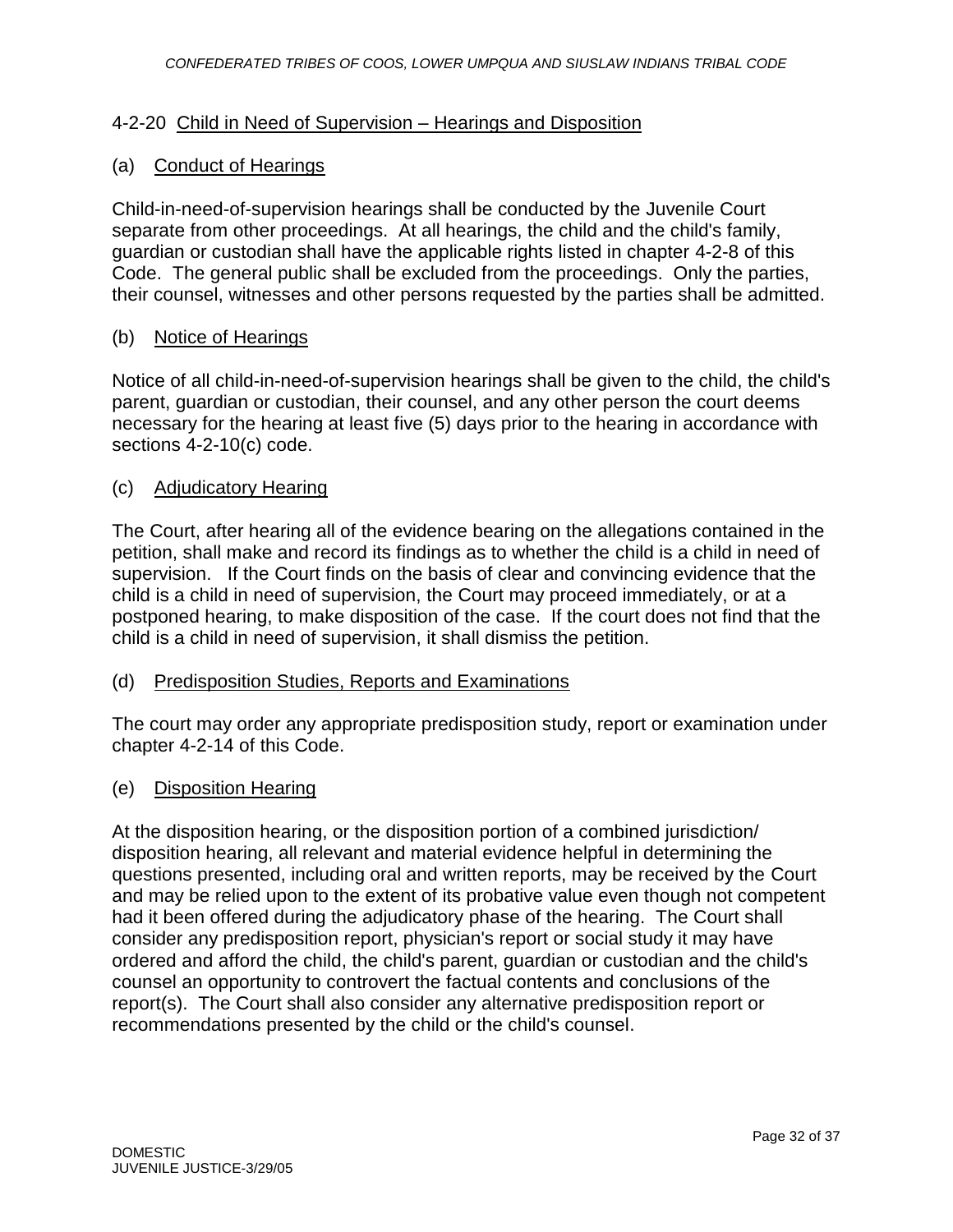## (f) Disposition Alternatives

If the Court finds that a child is a child in need of supervision, the Court may make any of the following orders of disposition, giving due weight to the need to preserve the unity of the family whenever possible:

(1) permit the child to remain with his parents, guardian or custodian subject to those conditions and limitations the court may prescribe, including the protective supervision (as defined in section 4-2-2(c) of this Code) of the child by a local social services agency;

(2) refer the child and his parents, guardian or custodian to an appropriate social services agency for participation in counseling or other treatment program as ordered by the Court;

(3) transfer legal custody of the child to any of the following if the child is found to be a child in need of supervision due to a breakdown in the parent-child relationship:

(A) a relative or other individual who, after study by the juvenile counselor or other agency designated by the Court, is found by the Court to be qualified to receive and care for the child, or;

(B) an appropriate agency for placement of the child in an appropriate juvenile shelter care facility (as defined in section 4-2-2(c) of this Code) for a period not to exceed thirty (30) days; with simultaneous directed referral of the family to a social services agency for counseling and/or other social assistance. A child may be placed under this section for an additional period not to exceed ninety (90) days after a hearing to determine the necessity of an additional placement.

(4) Refer the child to Peacegiving Court

# (g) Restriction on Dispositional Placements

The child shall not be confined in an institution established for the care and rehabilitation of "juvenile offenders" unless the child is also found to be a juvenile offender. Under no circumstances shall a child in need of supervision be committed or transferred to a penal institution or other facility used for the execution of sentences of persons convicted of crimes.

#### (h) Modification, Revocation or Extension of Disposition Order

The Court may hold a hearing to modify, revoke or extend a disposition order at any time upon the motion of: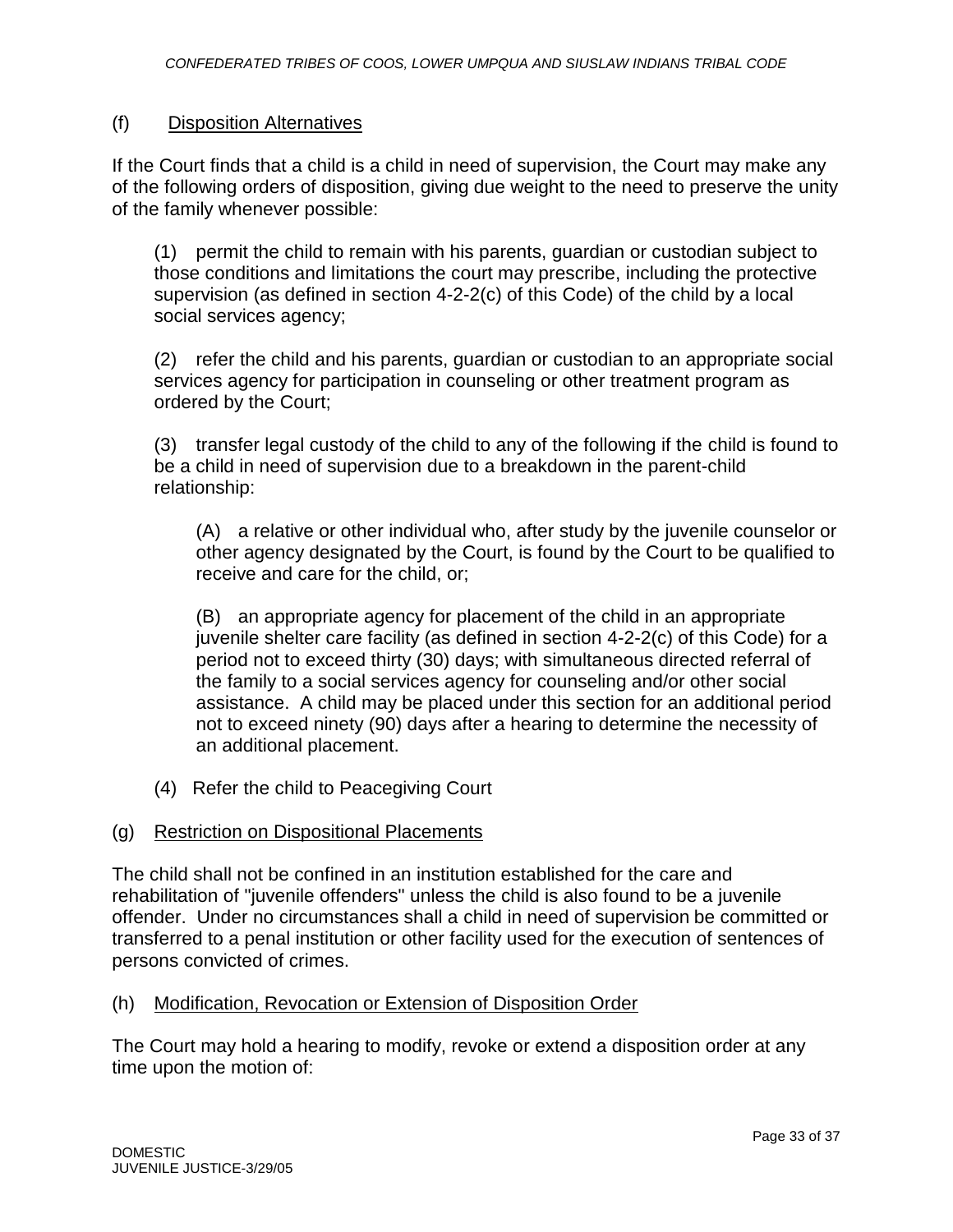- (1) the child
- (2) the child's parent, guardian, or custodian;
- (3) the child's counsel;
- (4) the juvenile counselor;
- (5) the juvenile presenter;

(6) the institution, agency or person vested with legal custody of the child or responsibility for protective supervision; or

(7) the court on its own motion.

#### (i) Termination of Disposition Order

(1) Any disposition order concerning a child in need of supervision shall be reviewed not less than once every six (6) months. Review hearings shall be conducted under the provisions set forth in sections 4-2-20(e). At the review hearing, the Court shall determine whether the circumstances that led to the intervention of the Juvenile Court have been resolved. If the court finds by clear and convincing evidence that the circumstances that led to the finding that the child is a child in need of supervision, continue to exist, or that the child is engaged in a program of rehabilitation which is not complete, the Court may continue the order of disposition for an additional six (6) months, or modify the order as appropriate to meet the best interests of the child.

(2) The disposition order concerning a child in need of supervision shall automatically terminate when the child reaches his eighteenth  $(18<sup>th</sup>)$  birthday or is legally emancipated by the Court.

#### 4-2-21 Juvenile Appeals

(a) Who Can Appeal

Any party to a Juvenile Court hearing may appeal a final Juvenile Court order, including all transfer, adjudication and/or disposition orders except that the Tribes cannot appeal an adjudication order.

(b) Time Limit for Appeal

Any party to appeal a final Juvenile Court order or disposition shall file a written notice of appeal with the Court within thirty (30) days of the final order or disposition.

#### (c) Record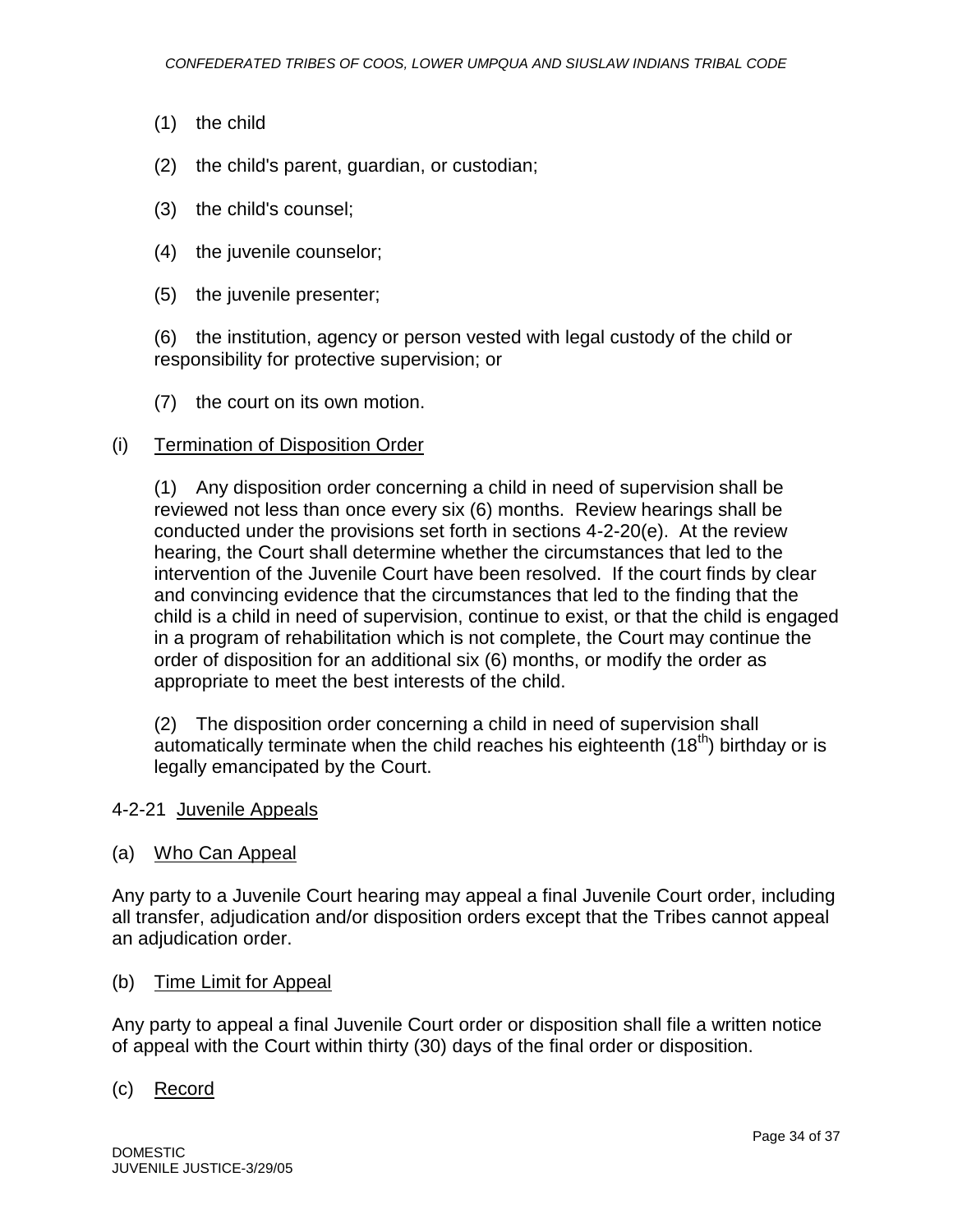For purposes of appeal, a record of proceedings shall be made available to the child, his parent, guardian or custodian, and the child's counsel. Costs of obtaining this record shall be paid by the party seeking the appeal.

### (d) Stay of Proceedings on Appeal

The filing of an appeal shall not automatically stay the execution of a final court order or disposition. The party appealing must affirmatively seek an order of stay from the appellate court, which upon issuance, shall stay the Juvenile Court proceedings.

#### (e) Conduct of Appeals

All appeals shall be conducted in accordance with the Tribal Code and Tribal Court rules of procedure so long as those provisions are not in conflict with the provisions of this Juvenile Code.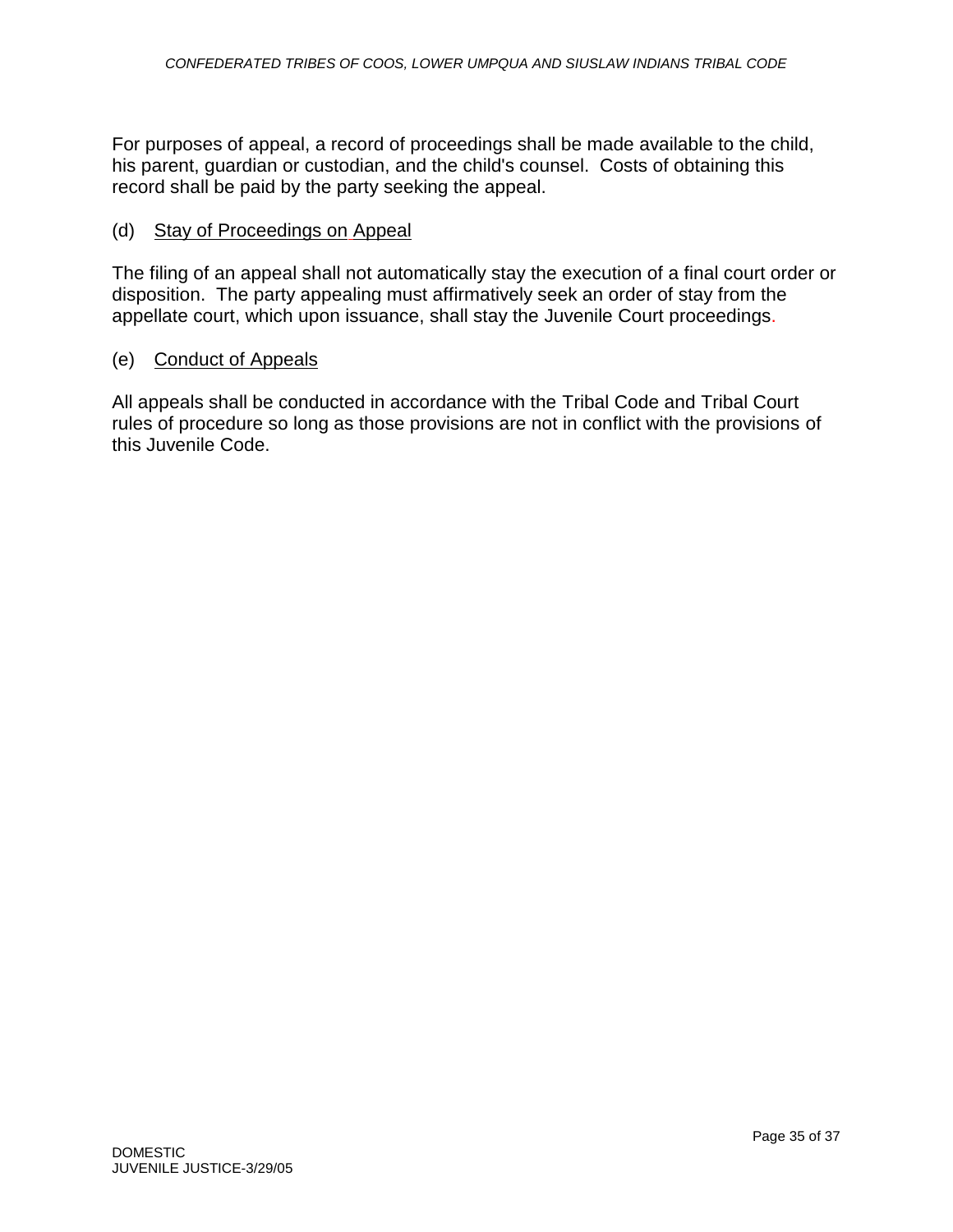# APPENDIX A

# LEGISLATIVE HISTORY AND EDITORIAL CHANGES